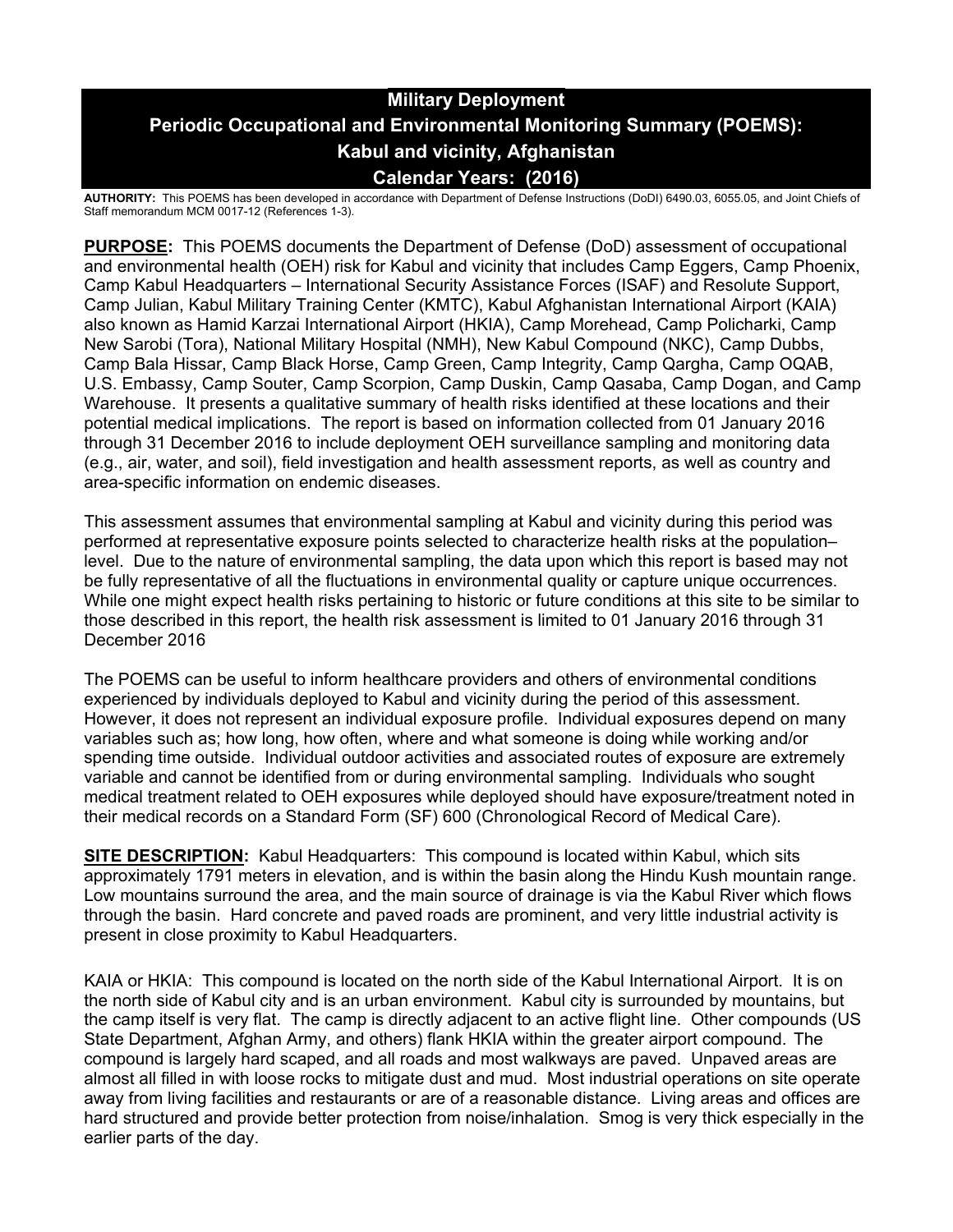NKC: This compound is located in an urban area settled within Kabul City. NKC is located near Kabul's large industries and one of the city's busiest traffic circles. The site is mostly all flat, hardscape, and hard-structured. The area around the camp is mostly all Afghan government facilities and local businesses, with some residential housing. The Asamayi and Sher Darwaza mountain ranges are to the South of NKC.

Other locations: Data was not available for the other locations listed above.

**SUMMARY:** Conditions that may pose a Moderate or greater health risk are summarized in Table 1. Table 2 provides population based risk estimates for identified OEH conditions at Kabul and vicinity. As indicated in the detailed sections that follow Table 2, controls established to reduce health risk were factored into this assessment. In some cases, e.g., ambient air, specific controls are noted, but not routinely available/feasible.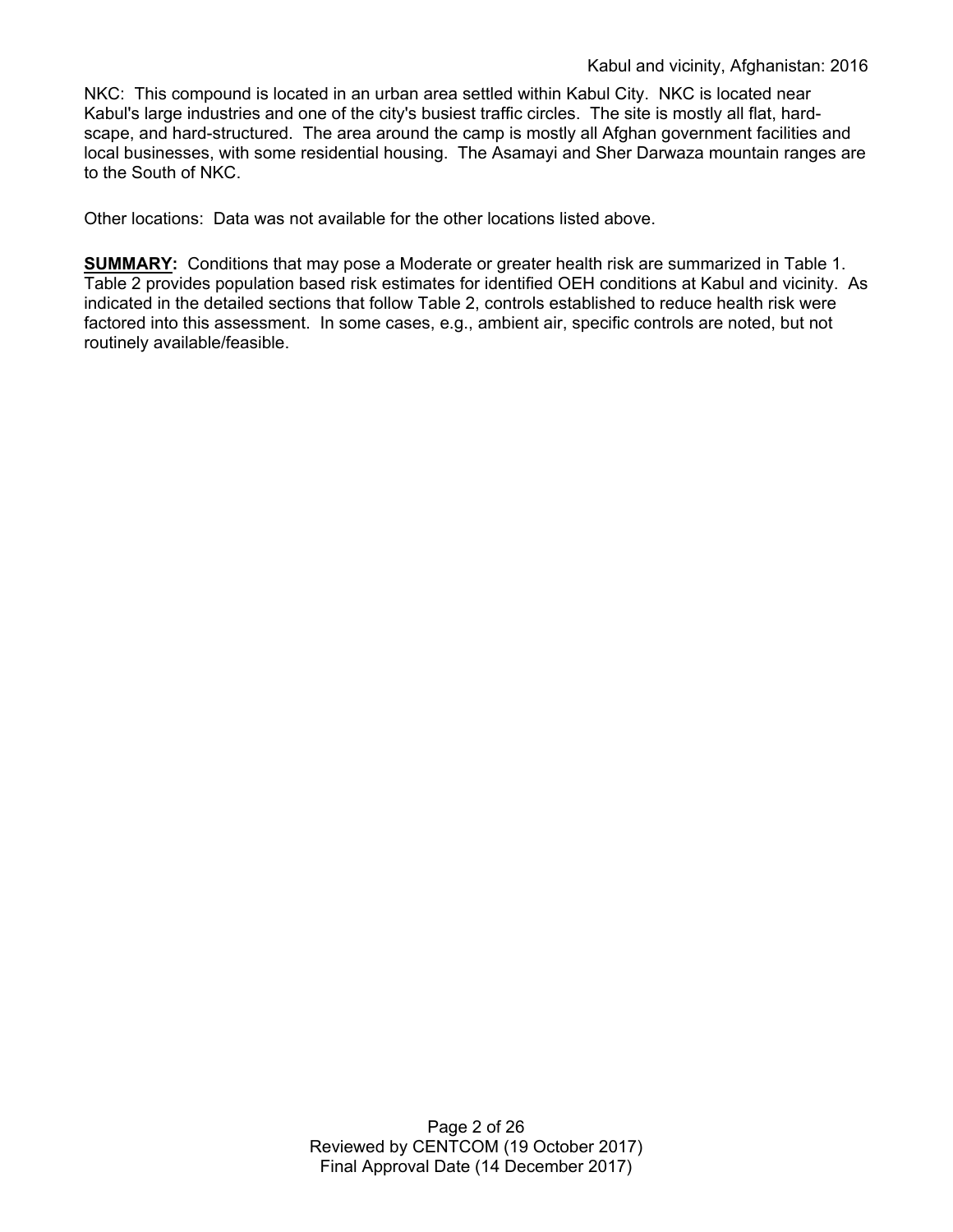### **Table 1: Summary of Occupational and Environmental Conditions with MODERATE or Greater Health Risk**

#### **Short-term health risks and medical implications:**

The following hazards may be associated with potential acute health effects in some personnel during deployment at Kabul and vicinity:

Food/waterborne diseases (e.g., bacterial diarrhea, hepatitis A, typhoid/paratyphoid fever, diarrhea-cholera, diarrheaprotozoal, brucellosis, hepatitis E); other endemic diseases (malaria, cutaneous leishmaniasis (acute), Crimean-Congo hemorrhagic fever, sandfly fever, scrub typhus (mite-borne), leptospirosis, Tuberculosis (TB), rabies, Q fever, soil transmitted helminthes (hookworm, strongyloidiasis, cutaneous larva migrans)); and heat stress. For food/waterborne diseases (e.g., bacterial diarrhea, hepatitis A, typhoid/paratyphoid fever, diarrhea-cholera, diarrhea-protozoal, brucellosis, hepatitis E), if ingesting local food and water, the health effects can temporarily incapacitate personnel (diarrhea) or result in prolonged illness (hepatitis A, typhoid/paratyphoid fever, brucellosis, hepatitis E). Risks from food/waterborne diseases may have been reduced with preventive medicine controls and mitigation, which includes hepatitis A and typhoid fever vaccinations and only drinking from approved water sources in accordance with standing CENTCOM policy. For other vector-borne endemic diseases (malaria, cutaneous leishmaniasis (acute), Crimean-Congo hemorrhagic fever, sandfly fever, scrub typhus (mite-borne)), these diseases may constitute a significant risk due to exposure to biting vectors; risk reduced to 'Low' by proper wear of the treated uniform, application of repellent to exposed skin, bed net use, and appropriate chemoprophylaxis, as well as minimizing areas of standing water and other vector-breeding areas. For water contact diseases (leptospirosis) activities involving extensive contact with surface water increase risk. For respiratory diseases (TB), personnel in close-quarter conditions could have been at risk for person-to-person spread. Animal contact diseases (rabies, Q fever), pose year-round risk. For soil transmitted helminthes (hookworm, strongyloidiasis, cutaneous larva migrans), risk may have been reduced by limiting exposure to soil contaminated with human or animal feces (including not sleeping on bare ground, and not walking barefoot). For heat stress, risk can be greater during months of June through September, and greater for susceptible persons including those older than 45, of low fitness level, unacclimatized, or with underlying medical conditions, and those under operational constraints (equipment, PPE, vehicles). Risks from heat stress may have been reduced with preventive medicine controls, work-rest cycles, proper hydration and nutrition, and mitigation.

Air quality: For inhalable coarse particulate matter less than 10 micrometers in diameter (PM<sub>10</sub>) from environmental dust, the PM10 overall short-term health risk was not evaluated since inhalable fine particulate matter less than 2.5 micrometers in diameter (PM<sub>2.5</sub>) is the best biological indicator of health. For PM<sub>2.5</sub> from environmental dust, the PM<sub>2.5</sub> overall short-term health risk was 'Low. However, the Kabul and vicinity area is a dust-prone desert environment, with a semi-arid climate, also subject to vehicle traffic. Consequently, exposures to  $PM_{10}$  and  $PM_{2.5}$  may vary, as conditions may vary, and may result in mild to more serious short-term health effects (e.g., eye, nose or throat and lung irritation) in some personnel while at this site, particularly exposures to high levels of dust such as during high winds or dust storms. For PM<sub>10</sub> and PM<sub>2.5</sub>, certain subgroups of the deployed forces (e.g., those with pre-existing asthma/cardio-pulmonary conditions) are at greatest risk of developing notable health effects. There were no operating burn pits at Kabul and vicinity during 2016. However, other burn pits might have existed elsewhere (e.g., burn pits used by the local population). The PM<sub>10</sub> and the PM<sub>2.5</sub> overall short-term health risks specifically for any burn pits which might have existed (e.g., burn pits used by local population) were not evaluated due to no environmental samples collected near burn pits provided for analysis– see Section 10.7. Where burn pits exist, exposures may vary, and exposures to high levels of PM<sub>10</sub> and PM<sub>2.5</sub> from smoke may result in mild to more serious short-term health effects (e.g., eye, nose or throat and lung irritation) in some personnel and certain subgroups. Although most short-term health effects from exposure to particulate matter and burn pit smoke should have resolved postdeployment, providers should be prepared to consider the relationship between deployment exposures and current complaints. Some individuals may have sought treatment for acute respiratory irritation while at Kabul and vicinity. Personnel who reported with symptoms or required treatment while at site(s) with burn pit activity should have exposure and treatment noted in medical record (e.g., electronic medical record and/or on a Standard Form (SF) 600 (*Chronological Record of Medical Care*).

### **Long-term health risks & medical implications:**

The following hazards may be associated with potential chronic health effects in some personnel during deployment at Kabul and vicinity:

Air quality: For PM<sub>2.5</sub> from environmental dust, the overall long-term health risk was 'Moderate.' PM<sub>10</sub> from environmental dust was not evaluated for long-term health risk since no available health guidelines exist, and PM2.5 is the best biological indicator of health. However, the Kabul and vicinity area is a dust-prone desert environment, with a semi-arid climate, also subject to vehicle traffic, and conditions may have varied. There were no operating burn pits at Kabul and vicinity during 2016. However, other burn pits might have existed elsewhere (e.g., burn pits used by the local population). However, the  $PM_{10}$  and the PM<sub>2.5</sub> overall long-term health risks specifically for burn pits which might have existed (e.g., burn pits used by local population) were not evaluated due to no environmental samples collected near burn pits provided for analysis– see Section 10.7. However, burn pit exposures may vary, as conditions may have varied. For inhalational exposure to high levels of dust containing PM<sub>10</sub> and PM<sub>2.5</sub>, such as during high winds or dust storms, and for exposures to burn pit smoke, it is considered possible that some otherwise healthy personnel, who were exposed for a long-term period to dust and particulate matter, could develop certain health conditions (e.g., reduced lung function, cardiopulmonary disease).

Page 3 of 26 Reviewed by CENTCOM (19 October 2017) Final Approval Date (14 December 2017)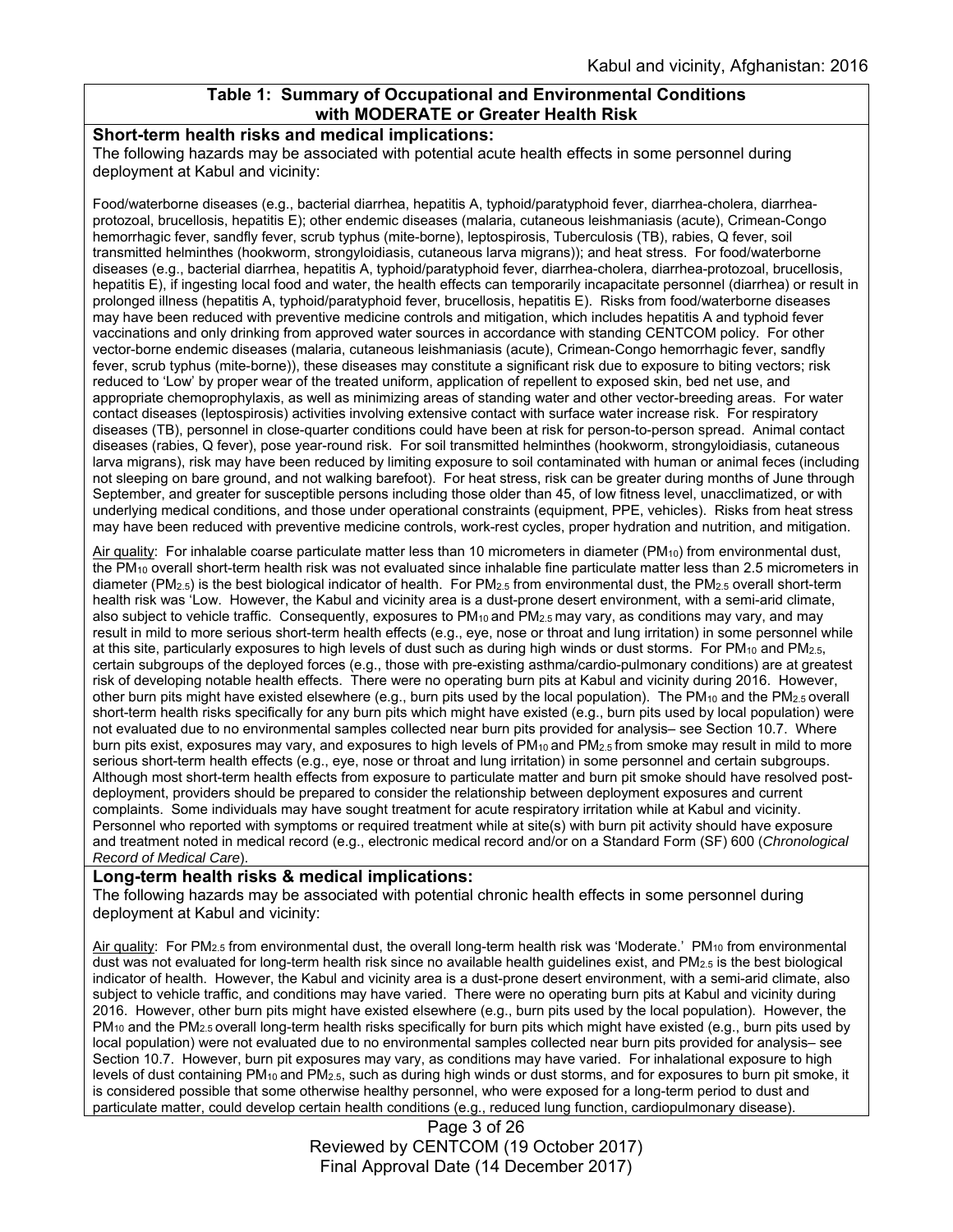Personnel with a history of asthma or cardiopulmonary disease could potentially be more likely to develop such chronic health conditions. While the dust and particulate matter exposures and exposures to burn pits are acknowledged, at this time there were no specific recommended, post-deployment medical surveillance evaluations or treatments. Providers should still consider overall individual health status (e.g., any underlying conditions/susceptibilities) and any potential unique individual exposures (such as burn pits/barrels, incinerators, occupational or specific personal dosimeter data) when assessing individual concerns. Certain individuals may need to be followed/evaluated for specific occupational exposures/injuries (e.g., annual audiograms as part of the medical surveillance for those enrolled in the Hearing Conservation Program; and personnel covered by Respiratory Protection Program and/or Hazardous Waste/Emergency Responders Medical Surveillance).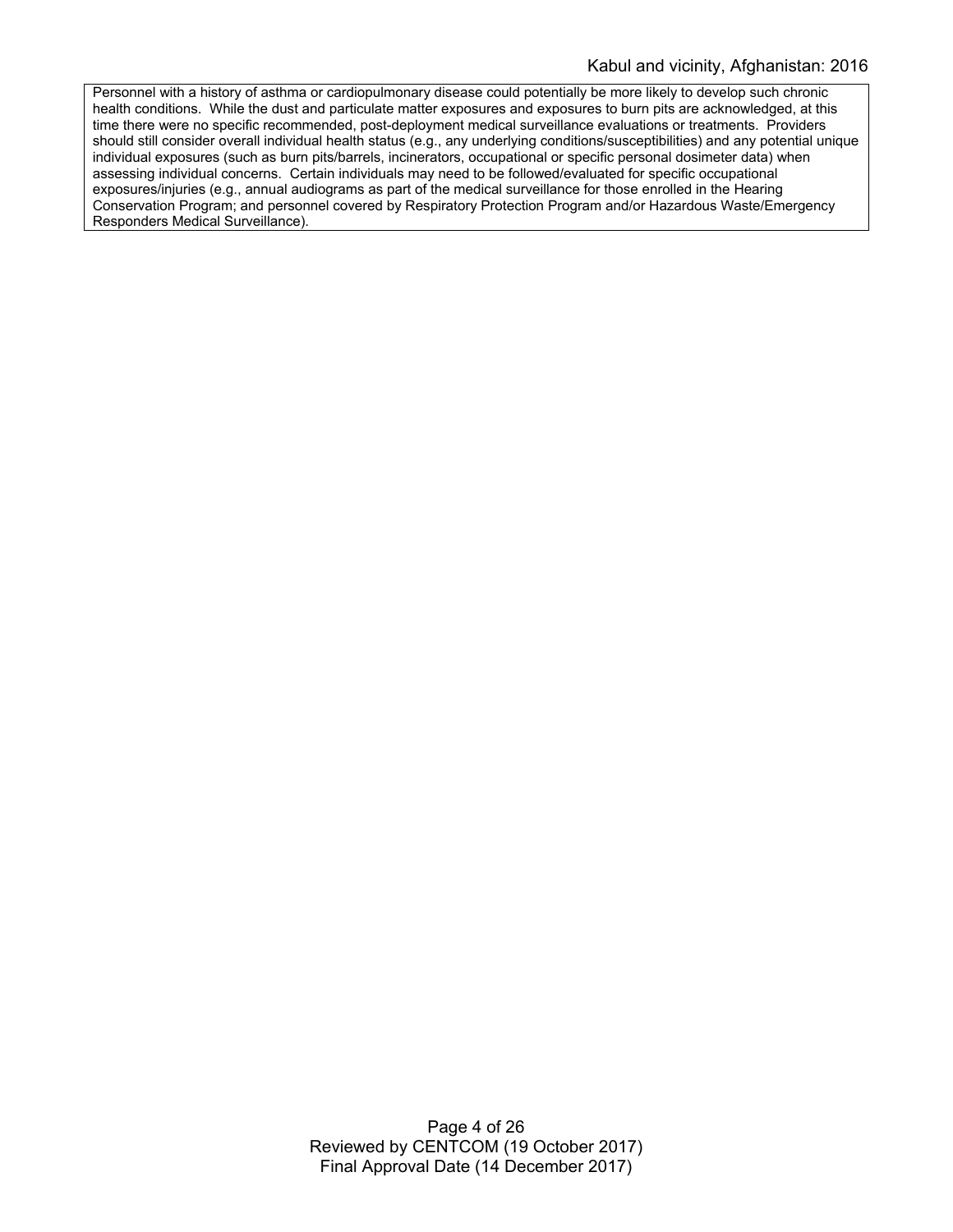| Source of<br><b>Identified Health</b><br>Risk <sup>3</sup>                                | Unmitigated Health Risk Estimate <sup>4</sup>                                                                                                                                                                                                                                                                                                                                                                                                                                                                                                                                                       | <b>Control Measures</b><br>Implemented                                                                                                                                                                                                   | Residual Health Risk Estimate <sup>4</sup>                                                                                                                                                                                                                                                                                                                                                                                                                                                                                                                                                          |
|-------------------------------------------------------------------------------------------|-----------------------------------------------------------------------------------------------------------------------------------------------------------------------------------------------------------------------------------------------------------------------------------------------------------------------------------------------------------------------------------------------------------------------------------------------------------------------------------------------------------------------------------------------------------------------------------------------------|------------------------------------------------------------------------------------------------------------------------------------------------------------------------------------------------------------------------------------------|-----------------------------------------------------------------------------------------------------------------------------------------------------------------------------------------------------------------------------------------------------------------------------------------------------------------------------------------------------------------------------------------------------------------------------------------------------------------------------------------------------------------------------------------------------------------------------------------------------|
| <b>AIR</b>                                                                                |                                                                                                                                                                                                                                                                                                                                                                                                                                                                                                                                                                                                     |                                                                                                                                                                                                                                          |                                                                                                                                                                                                                                                                                                                                                                                                                                                                                                                                                                                                     |
| Particulate<br>matter less than<br>10 micrometers<br>in diameter<br>$(PM_{10})$           | Short-term: No data were collected for<br>analysis to characterize health risk<br>since PM2.5 is the best biological<br>indicator of health. Daily levels vary;<br>acute health effects (e.g., upper<br>respiratory tract irritation) more<br>pronounced during peak days. More<br>serious effects are possible in<br>susceptible persons (e.g., those with<br>asthma/pre-existing respiratory<br>diseases).<br>Long-term: No health guidelines                                                                                                                                                     | Limiting strenuous<br>physical activities when air<br>quality is especially poor;<br>and actions such as<br>closing tent flaps,<br>windows, and doors.                                                                                   | Short-term: No data were collected for<br>analysis to characterize health risk<br>since PM2.5 is the best biological<br>indicator of health. Daily levels vary;<br>acute health effects (e.g., upper<br>respiratory tract irritation) more<br>pronounced during peak days. More<br>serious effects are possible in<br>susceptible persons (e.g., those with<br>asthma/pre-existing respiratory<br>diseases).<br>Long-term: No health guidelines                                                                                                                                                     |
| Particulate<br>matter less than<br>2.5 micrometers<br>in diameter<br>(PM <sub>2.5</sub> ) | Short-term: Low. A majority of the<br>time mild acute (short term) health<br>effects are anticipated; certain peak<br>levels may produce mild eye, nose, or<br>throat irritation in some personnel and<br>pre-existing health conditions (e.g.,<br>asthma or cardiopulmonary diseases)<br>may be exacerbated.<br>Long-term: A small percentage of<br>personnel may be at increased risk for<br>developing chronic conditions,<br>particularly those more susceptible to<br>acute effects (e.g., those with<br>asthma/pre-existing respiratory<br>diseases).<br>Short-term: None identified based on | Limiting strenuous<br>physical activities when air<br>quality is especially poor;<br>and taking actions such as<br>closing tent flaps,<br>windows, and doors.                                                                            | Short-term: Low A majority of the time<br>mild acute (short term) health effects<br>are anticipated; certain peak levels<br>may produce mild eye, nose, or throat<br>irritation in some personnel and pre-<br>existing health conditions (e.g., asthma<br>or cardiopulmonary diseases) may be<br>exacerbated.<br>Long-term: A small percentage of<br>personnel may be at increased risk for<br>developing chronic conditions,<br>particularly those more susceptible to<br>acute effects (e.g., those with<br>asthma/pre-existing respiratory<br>diseases).<br>Short-term: None identified based on |
| PM <sub>2.5</sub><br><b>Metals</b>                                                        | available sampling data.<br>Long-term: Error! Reference source<br>not found.                                                                                                                                                                                                                                                                                                                                                                                                                                                                                                                        |                                                                                                                                                                                                                                          | available sampling data.<br>Long-term: Error! Reference source<br>not found.                                                                                                                                                                                                                                                                                                                                                                                                                                                                                                                        |
| Volatile Organic<br>Compounds<br>(VOC)                                                    | Short-term: None identified based on<br>available sampling data.<br>Long-term: Insufficient data available<br>to assess health risk.                                                                                                                                                                                                                                                                                                                                                                                                                                                                |                                                                                                                                                                                                                                          | Short-term: None identified based on<br>available sampling data.<br>Long-term: Insufficient data available<br>to assess health risk.                                                                                                                                                                                                                                                                                                                                                                                                                                                                |
| <b>WATER</b>                                                                              |                                                                                                                                                                                                                                                                                                                                                                                                                                                                                                                                                                                                     |                                                                                                                                                                                                                                          |                                                                                                                                                                                                                                                                                                                                                                                                                                                                                                                                                                                                     |
| <b>Drinking Water</b>                                                                     | Short-term: No data were available for<br>analysis to characterize health risk.<br>Long-term: No data were available for<br>analysis to characterize health risk.                                                                                                                                                                                                                                                                                                                                                                                                                                   | Use of U.S. Army Public<br>Health Center (APHC)<br>[former Army Institute of<br>Public Health (AIPH) and<br>U.S. Army Veterinary<br>Command] approved<br>bottled water and treated<br>water only from approved<br>potable water sources. | Short-term: No data were available for<br>analysis to characterize health risk.<br>Long-term: No data were available for<br>analysis to characterize health risk.                                                                                                                                                                                                                                                                                                                                                                                                                                   |
| Non-Drinking<br>Water                                                                     | Short-term: Insufficient data available<br>to assess health risk.<br>Long-term: Insufficient data available<br>to assess health risk.<br>Long-term: No data available                                                                                                                                                                                                                                                                                                                                                                                                                               | Water treated in<br>accordance with<br>standards applicable to its<br>intended use.                                                                                                                                                      | Short-term: Insufficient data available<br>to assess health risk.<br>Long-term: Insufficient data available<br>to assess health risk.<br>Long-term: No data available                                                                                                                                                                                                                                                                                                                                                                                                                               |

# **Table 2. Population-Based Health Risk Estimates - Kabul and vicinity that includes Kabul Headquarters, KAIA, and NKC 1, 2**

Page 5 of 26 Reviewed by CENTCOM (19 October 2017) Final Approval Date (14 December 2017)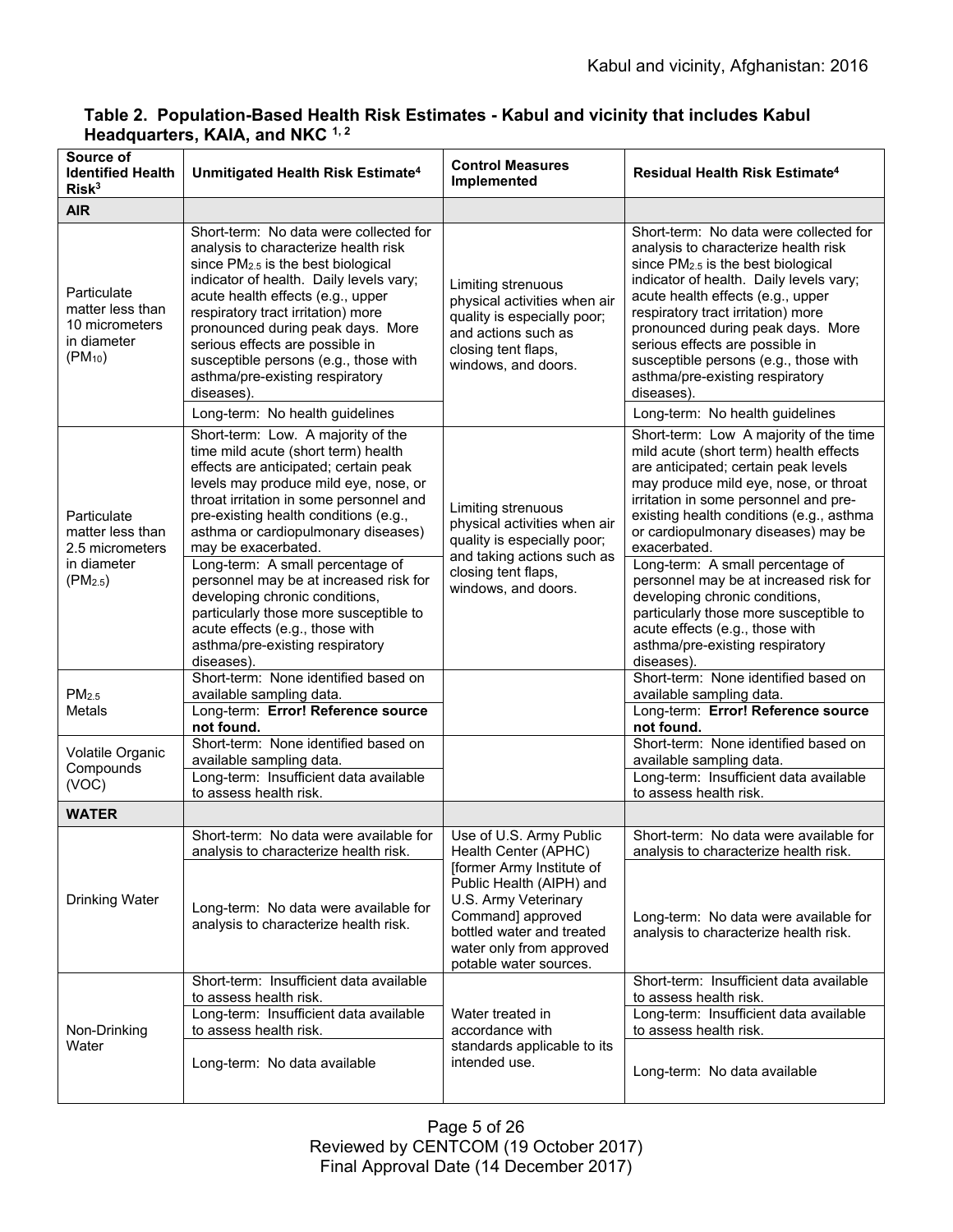| Source of<br><b>Identified Health</b><br>Risk <sup>3</sup>       | Unmitigated Health Risk Estimate <sup>4</sup>                                                                                                                                                                                                                                                                                                                                                 | <b>Control Measures</b><br><b>Implemented</b>                                                                                                                                                                                                                                                                                                                                                                                  | Residual Health Risk Estimate <sup>4</sup>                                                                    |
|------------------------------------------------------------------|-----------------------------------------------------------------------------------------------------------------------------------------------------------------------------------------------------------------------------------------------------------------------------------------------------------------------------------------------------------------------------------------------|--------------------------------------------------------------------------------------------------------------------------------------------------------------------------------------------------------------------------------------------------------------------------------------------------------------------------------------------------------------------------------------------------------------------------------|---------------------------------------------------------------------------------------------------------------|
| <b>ENDEMIC</b><br><b>DISEASE</b>                                 |                                                                                                                                                                                                                                                                                                                                                                                               |                                                                                                                                                                                                                                                                                                                                                                                                                                |                                                                                                               |
| Food<br>borne/Waterborne<br>(e.g., diarrhea-<br>bacteriological) | Short-term: Variable; High (bacterial<br>diarrhea, hepatitis A, typhoid fever,<br>diarrhea-protozoal) to Moderate<br>(diarrhea-cholera, brucellosis, hepatitis<br>E) to Low (polio) if ingesting local<br>food/water, the health effects can<br>temporarily incapacitate personnel<br>(diarrhea) or result in prolonged illness<br>(hepatitis A, Typhoid fever, hepatitis E,<br>brucellosis). | Preventive measures<br>include Hepatitis A and<br>Typhoid fever vaccination<br>and consumption of food<br>and water only from<br>approved sources.                                                                                                                                                                                                                                                                             | Short-term: Low to none                                                                                       |
|                                                                  | Long-term: none identified                                                                                                                                                                                                                                                                                                                                                                    |                                                                                                                                                                                                                                                                                                                                                                                                                                | Long-term: No data available                                                                                  |
| Arthropod Vector<br><b>Borne</b>                                 | Short-term: Variable; High for malaria<br>and Crimean-Congo hemorrhagic<br>fever, Moderate for leishmaniasis -<br>cutaneous (acute), sandfly fever,<br>typhus-miteborne; and Low for, the<br>plague and West Nile fever.                                                                                                                                                                      | Preventive measures<br>include proper wear of<br>treated uniform,<br>application of repellent to<br>exposed skin, bed net<br>use, minimizing areas of<br>standing water.                                                                                                                                                                                                                                                       | Short-term: Low                                                                                               |
|                                                                  | Long-term: Low for Leishmaniasis-<br>visceral infection.                                                                                                                                                                                                                                                                                                                                      |                                                                                                                                                                                                                                                                                                                                                                                                                                | Long-term: No data available                                                                                  |
| Water-Contact                                                    | Short-term: Moderate for leptospirosis                                                                                                                                                                                                                                                                                                                                                        | Recreational swimming in<br>surface waters not likely in                                                                                                                                                                                                                                                                                                                                                                       | Short-term: Low for leptospirosis.                                                                            |
| (e.g., wading,<br>swimming)                                      | Long-term: No data available                                                                                                                                                                                                                                                                                                                                                                  | this area of Afghanistan<br>during this time period.                                                                                                                                                                                                                                                                                                                                                                           | Long-term: No data available                                                                                  |
| Respiratory                                                      | Short-term: Variable; Moderate for<br>tuberculosis (TB) to Low for<br>meningococcal meningitis, and Middle<br>East respiratory syndrome coronavirus                                                                                                                                                                                                                                           | Providing adequate living<br>and work space; medical<br>screening; vaccination.                                                                                                                                                                                                                                                                                                                                                | Short-term: Low                                                                                               |
|                                                                  | Long-term: No data available                                                                                                                                                                                                                                                                                                                                                                  |                                                                                                                                                                                                                                                                                                                                                                                                                                | Long-term: No data available                                                                                  |
| Animal Contact                                                   | Short-term: Variable; Moderate for<br>rabies and Q-fever to Low for anthrax<br>and avian influenza.                                                                                                                                                                                                                                                                                           | Prohibiting contact with,<br>adoption, or feeding of<br>feral animals in<br>accordance with U.S.<br><b>Central Command</b><br>(CENTCOM) General<br>Order (GO) 1C. Risks are<br>further reduced in the<br>event of assessed contact<br>by prompt post-exposure<br>rabies prophylaxis in<br>accordance with The<br><b>Center for Disease</b><br>Control's Advisory<br>Committee on<br><b>Immunization Practices</b><br>guidance. | Short-term: No data available                                                                                 |
|                                                                  | Long-term: Low (Rabies)                                                                                                                                                                                                                                                                                                                                                                       |                                                                                                                                                                                                                                                                                                                                                                                                                                | Long-term: No data available                                                                                  |
| <b>Aerosolized Dust</b><br>or Soil-contact                       | Short-term: Moderate for soil<br>transmitted helminthes (hookworm,<br>strongyloidiasis, cutaneous larva<br>migrans).                                                                                                                                                                                                                                                                          | Risk was reduced to Low<br>by limiting exposure to soil<br>contaminated with human<br>or animal feces (including                                                                                                                                                                                                                                                                                                               | Short-term: Low                                                                                               |
|                                                                  | Long-term: No data available                                                                                                                                                                                                                                                                                                                                                                  | sleeping on bare ground,<br>and walking barefoot).                                                                                                                                                                                                                                                                                                                                                                             | Long-term: No data available                                                                                  |
| <b>VENOMOUS</b><br><b>ANIMALS</b>                                |                                                                                                                                                                                                                                                                                                                                                                                               |                                                                                                                                                                                                                                                                                                                                                                                                                                |                                                                                                               |
| Snakes,<br>scorpions, and<br>spiders                             | Short-term: Low; If encountered,<br>effects of venom vary with species<br>from mild localized swelling (e.g.,                                                                                                                                                                                                                                                                                 | Risk reduced by avoiding<br>contact, proper wear of<br>uniform (especially                                                                                                                                                                                                                                                                                                                                                     | Short-term: Low; If encountered,<br>effects of venom vary with species<br>from mild localized swelling (e.g., |

Page 6 of 26 Reviewed by CENTCOM (19 October 2017) Final Approval Date (14 December 2017)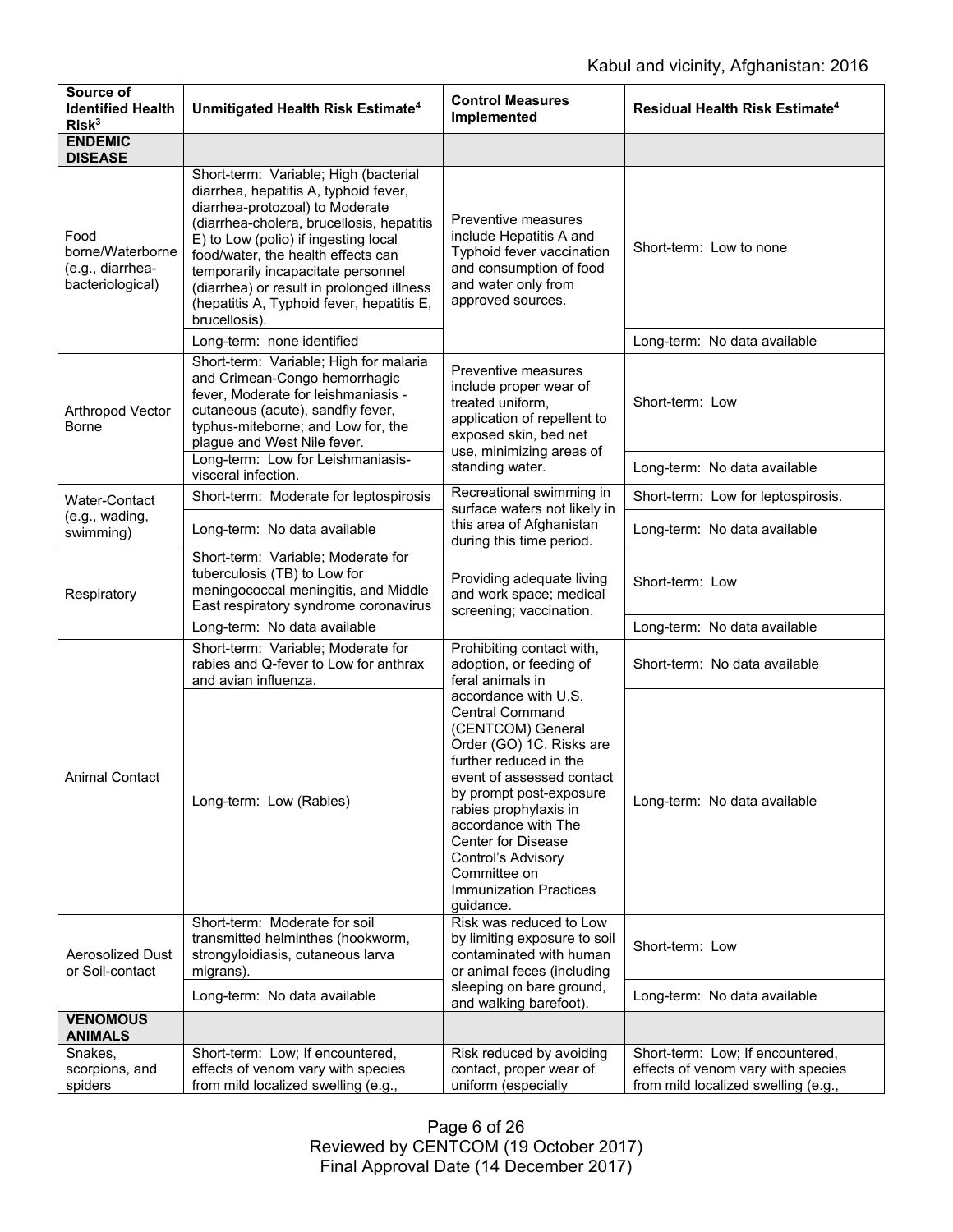| Source of<br><b>Identified Health</b><br>Risk <sup>3</sup> | Unmitigated Health Risk Estimate <sup>4</sup>                                                                                                                                                                                                                                                                                                                                                                                                                                                                                                                                                                                                                                                                                                                                                                                                | <b>Control Measures</b><br>Implemented                                                                                                                                                                                                 | <b>Residual Health Risk Estimate<sup>4</sup></b>                                                                                                                                                                                                 |
|------------------------------------------------------------|----------------------------------------------------------------------------------------------------------------------------------------------------------------------------------------------------------------------------------------------------------------------------------------------------------------------------------------------------------------------------------------------------------------------------------------------------------------------------------------------------------------------------------------------------------------------------------------------------------------------------------------------------------------------------------------------------------------------------------------------------------------------------------------------------------------------------------------------|----------------------------------------------------------------------------------------------------------------------------------------------------------------------------------------------------------------------------------------|--------------------------------------------------------------------------------------------------------------------------------------------------------------------------------------------------------------------------------------------------|
|                                                            | widow spider) to potentially lethal<br>effects (e.g., Androctonus baluchicus).                                                                                                                                                                                                                                                                                                                                                                                                                                                                                                                                                                                                                                                                                                                                                               | footwear), and proper and<br>timely treatment.                                                                                                                                                                                         | widow spider) to potentially lethal<br>effects (e.g., Androctonus baluchicus).                                                                                                                                                                   |
|                                                            | Long-term: No data available                                                                                                                                                                                                                                                                                                                                                                                                                                                                                                                                                                                                                                                                                                                                                                                                                 |                                                                                                                                                                                                                                        | Long-term: No data available                                                                                                                                                                                                                     |
| <b>HEAT/COLD</b><br><b>STRESS</b>                          |                                                                                                                                                                                                                                                                                                                                                                                                                                                                                                                                                                                                                                                                                                                                                                                                                                              |                                                                                                                                                                                                                                        |                                                                                                                                                                                                                                                  |
| Heat                                                       | Short-term: Variable; Risk of heat<br>injury is High for June-September, and<br>Low to Moderate for all other months.                                                                                                                                                                                                                                                                                                                                                                                                                                                                                                                                                                                                                                                                                                                        | Work-rest cycles, proper<br>hydration and nutrition,<br>and Wet Bulb Globe<br>Temperature (WBGT)<br>monitoring.                                                                                                                        | Short-term: Variable; Risk of heat<br>injury in unacclimatized or susceptible<br>personnel is Moderate for June-<br>September and Low to Moderate for all<br>others.                                                                             |
|                                                            | Long-term: Low, The long-term risk<br>was Low. However, the risk may be<br>greater to certain susceptible persons-<br>those older (i.e., greater than 45<br>years), in lesser physical shape, or<br>with underlying medical/health<br>conditions.                                                                                                                                                                                                                                                                                                                                                                                                                                                                                                                                                                                            |                                                                                                                                                                                                                                        | Long-term: Low, The long-term risk is<br>Low. However, the risk may be<br>greater to certain susceptible persons-<br>those older (i.e., greater than 45<br>years), in lesser physical shape, or<br>with underlying medical/health<br>conditions. |
| Cold                                                       | Short-term: Low risk of cold<br>stress/injury.                                                                                                                                                                                                                                                                                                                                                                                                                                                                                                                                                                                                                                                                                                                                                                                               | Risks from cold stress<br>reduced with protective<br>measures such as use of<br>the buddy system, limiting<br>exposure during cold<br>weather, proper hydration<br>and nutrition, and proper<br>wear of issued protective<br>clothing. | Short-term: Low risk of cold<br>stress/injury.                                                                                                                                                                                                   |
|                                                            | Long-term: Low; Long-term health<br>implications from cold injuries are rare<br>but can occur, especially from more<br>serious injuries such as frost bite.                                                                                                                                                                                                                                                                                                                                                                                                                                                                                                                                                                                                                                                                                  |                                                                                                                                                                                                                                        | Long-term: Low; Long-term health<br>implications from cold injuries are rare<br>but can occur, especially from more<br>serious injuries such as frost bite.                                                                                      |
| <b>Unique</b><br>Incidents/<br><b>Concerns</b>             |                                                                                                                                                                                                                                                                                                                                                                                                                                                                                                                                                                                                                                                                                                                                                                                                                                              |                                                                                                                                                                                                                                        |                                                                                                                                                                                                                                                  |
| <b>Burn Pits</b>                                           | Short-term: No data available. Burn<br>pits were not located at Kabul and<br>vicinity during the January 2016 to<br>December 2016 timeframe; however,<br>where they did exist in the vicinity (for<br>example, burn pits used by the local<br>population), the PM <sub>10</sub> and the PM <sub>2.5</sub><br>overall short-term risks specifically for<br>burn pits were not evaluated because<br>no environmental samples were<br>collected near burn pits and provided<br>for risk analysis. See Section 10.7.<br>Exposure to burn pit smoke is variable.<br>Exposure to high levels of PM <sub>10</sub> and<br>$PM2.5$ from smoke may result in mild to<br>more serious short-term health effects<br>(e.g., eye, nose or throat and lung<br>irritation) in some personnel and<br>certain subgroups.<br>Long-term: No data available. Burn |                                                                                                                                                                                                                                        | Short-term: No data available                                                                                                                                                                                                                    |
|                                                            | pits were not located at Kabul and<br>vicinity during the January 2016 to<br>December 2016 timeframe; however,<br>where they did exist in the vicinity (for<br>example, burn pits used by the local<br>population), the PM <sub>10</sub> and the PM <sub>2.5</sub><br>overall long-term risks specifically for<br>burn pits were not evaluated because<br>no environmental samples were                                                                                                                                                                                                                                                                                                                                                                                                                                                      |                                                                                                                                                                                                                                        | Long-term: No data available                                                                                                                                                                                                                     |

Page 7 of 26 Reviewed by CENTCOM (19 October 2017) Final Approval Date (14 December 2017)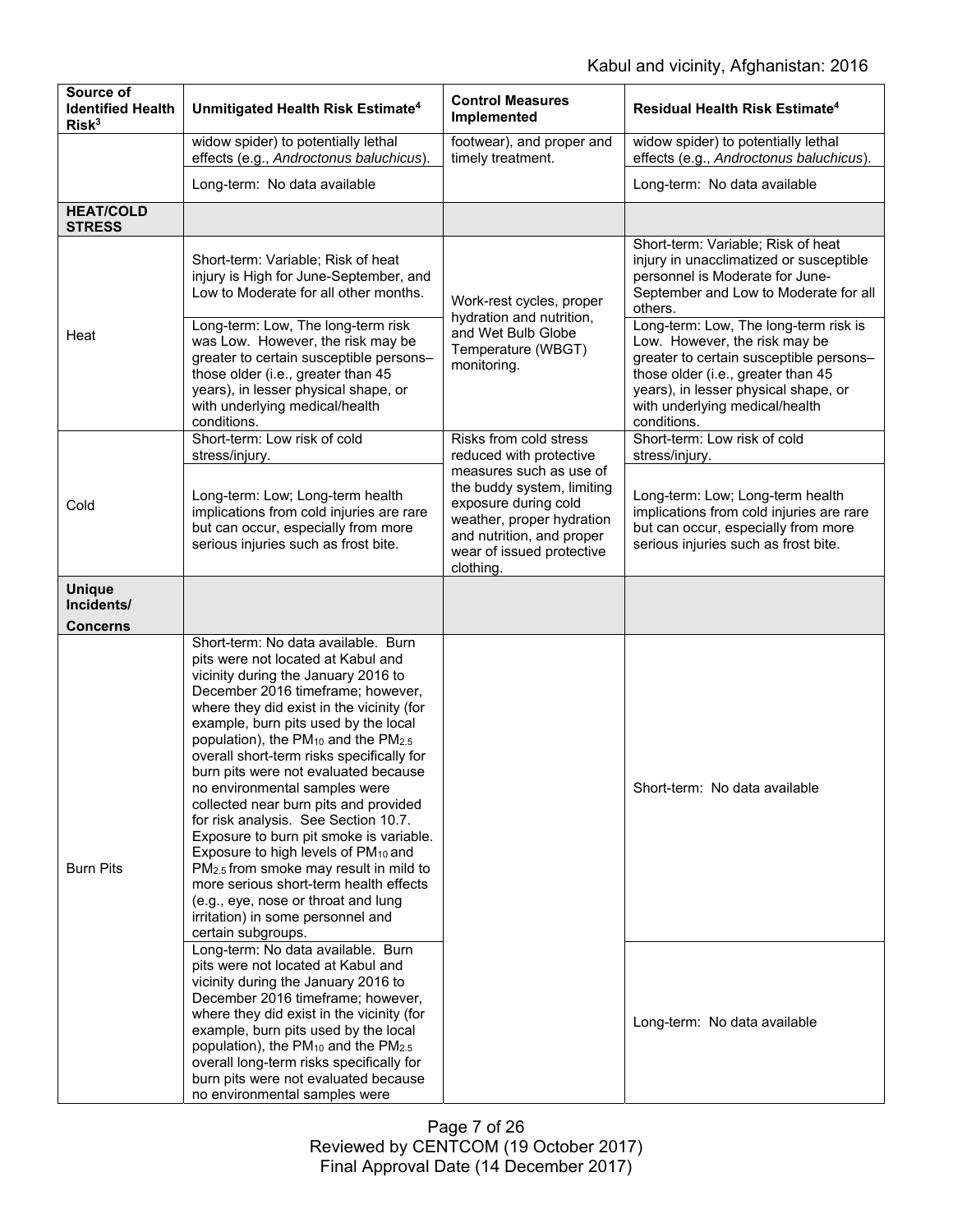| Source of<br><b>Identified Health</b><br>Risk <sup>3</sup> | Unmitigated Health Risk Estimate <sup>4</sup>    | <b>Control Measures</b><br>Implemented | <b>Residual Health Risk Estimate<sup>4</sup></b> |
|------------------------------------------------------------|--------------------------------------------------|----------------------------------------|--------------------------------------------------|
|                                                            | collected near burn pits and provided            |                                        |                                                  |
|                                                            | for risk analysis. See Section 10.7.             |                                        |                                                  |
|                                                            | Exposure to burn pit smoke is variable.          |                                        |                                                  |
|                                                            | Exposure to high levels of PM <sub>10</sub> and  |                                        |                                                  |
|                                                            | PM <sub>2.5</sub> in the smoke may be associated |                                        |                                                  |
|                                                            | with some otherwise healthy                      |                                        |                                                  |
|                                                            | personnel, who were exposed for a                |                                        |                                                  |
|                                                            | long-term period, possibly developing            |                                        |                                                  |
|                                                            | certain health conditions (e.g., reduced         |                                        |                                                  |
|                                                            | lung function, cardiopulmonary                   |                                        |                                                  |
|                                                            | disease). Personnel with a history of            |                                        |                                                  |
|                                                            | asthma or cardiopulmonary disease                |                                        |                                                  |
|                                                            | could potentially be more likely to              |                                        |                                                  |
|                                                            | develop such chronic health                      |                                        |                                                  |
|                                                            | conditions.                                      |                                        |                                                  |

<sup>1</sup>This Summary Table provides a qualitative estimate of population-based short- and long-term health risks associated with the occupational and environment health conditions at Kabul and vicinity. It does not represent an individual exposure profile. Actual individual exposures and health effects depend on many variables. For example, while a chemical may have been present in the environment, if a person did not inhale, ingest, or contact a specific dose of the chemical for adequate duration and frequency, then there may have been no health risk. Alternatively, a person at a specific location may have experienced a unique exposure which could result in a significant individual exposure. Any such person seeking medical care should have their specific exposure documented in an SF600.

 $2$  This assessment is based on specific environmental sampling data and reports obtained from 01 January 2016 through 31 December 2016. Sampling locations are assumed to be representative of exposure points for the camp population but may not reflect all the fluctuations in environmental quality or capture unique exposure incidents.

 $3$ This Summary Table is organized by major categories of identified sources of health risk. It only lists those sub-categories specifically identified and addressed at Kabul and vicinity. The health risks are presented as Low, Moderate, High or Extremely High for both acute and chronic health effects. The health risk level is based on an assessment of both the potential severity of the health effects that could be caused and probability of the exposure that would produce such health effects. Details can be obtained from the APHC. Where applicable, "None Identified" is used when though a potential exposure is identified, and no health risks of either a specific acute or chronic health effects are determined. More detailed descriptions of OEH exposures that are evaluated but determined to pose no health risk are discussed in the following sections of this report.

4Health risks in this Summary Table are based on quantitative surveillance thresholds (e.g., endemic disease rates; host/vector/pathogen surveillance) or screening levels, e.g., Military Exposure Guidelines (MEGs) for chemicals. Some previous assessment reports may provide slightly inconsistent health risk estimates because quantitative criteria such as MEGs may have changed since the samples were originally evaluated and/or because this assessment makes use of all historic site data while previous reports may have only been based on a select few samples.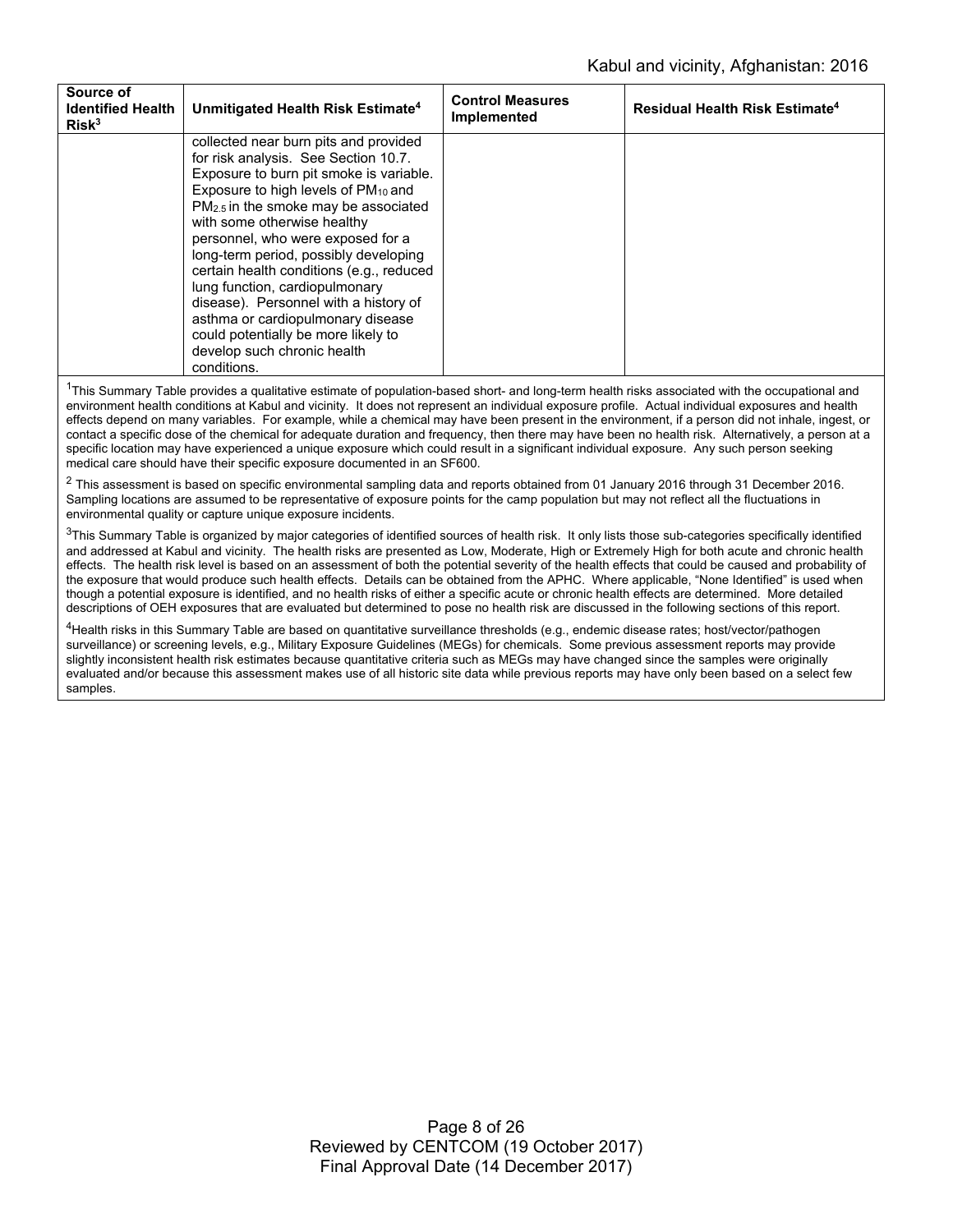# **1 Discussion of Health Risks at Kabul and vicinity, Afghanistan by Source**

The following sections provide additional information about the OEH conditions summarized above. All risk assessments were performed using the methodology described in the U.S. Army Public Health Command (USAPHC) Technical Guide 230, *Environmental Health Risk Assessment and Chemical Exposure Guidelines for Deployed Military Personnel* (Reference 4). All OEH risk estimates represent residual risk after accounting for preventive controls in place. Occupational exposures and exposures to endemic diseases are greatly reduced by preventive measures. For environmental exposures related to airborne dust, there are limited preventive measures available, and available measures have little efficacy in reducing exposure to ambient conditions.

The ProUCL version 5.0 software package was used for statistical analyses (Reference 5). Means are followed by standard deviation (SD). Risk characterization was based on the 95 percent upper confidence level of the arithmetic mean (95% UCL) or the arithmetic mean depending on the quality and quantity of the data being evaluated. The sample mean is an uncertain estimate of the true mean of the population exposure point concentration (PEPC). The 95% UCL reduces the uncertainty inherent in the sample mean and states with a higher level of confidence that the mean PEPC is no greater than the 95% UCL.

# **2 Air**

### 2.1 Site-Specific Sources Identified

Kabul and vicinity are situated in a dusty semi-arid desert environment. Inhalational exposure to high levels of dust and particulate matter, such as during high winds or dust storms may result in mild to more serious short-term health effects (e.g., eye, nose or throat and lung irritation) in some personnel. Additionally, certain subgroups of the deployed forces (e.g., those with pre-existing asthma/cardio pulmonary conditions) are at greatest risk of developing notable health effects.

### 2.2 Particulate matter

Particulate matter (PM) is a complex mixture of extremely small particles suspended in the air. The PM includes solid particles and liquid droplets emitted directly into the air by sources such as: power plants, motor vehicles, aircraft, generators, construction activities, fires, and natural windblown dust. The PM can include sand, soil, metals, VOC, allergens, and other compounds such as nitrates or sulfates that are formed by condensation or transformation of combustion exhaust. The PM composition and particle size vary considerably depending on the source. Generally, PM of health concern is divided into two fractions: PM<sub>10</sub>, which includes coarse particles with a diameter of 10 micrometers or less, and fine particles less than 2.5 micrometers ( $PM_{2.5}$ ), which can reach the deepest regions of the lungs when inhaled. Exposure to excessive PM is linked to a variety of potential health effects. Since  $PM_{2.5}$  is the best biological indicator of health,  $PM_{10}$  was not evaluated.

2.3 Particulate Matter, less than 2.5 micrometers ( $PM_{2.5}$ )

### 2.3.1 Exposure Guidelines:

- 
- Marginal MEG = 250 Marginal MEG = 65
- $\bullet$  Critical MEG = 500

Short Term (24-hour) PM<sub>2.5</sub> (μg/m<sup>3</sup>): Long-term (1-year) PM<sub>2.5</sub> MEGs (μg/m<sup>3</sup>):

- Negligible MEG = 65 Negligible MEG = 15
	-

Page 9 of 26 Reviewed by CENTCOM (19 October 2017) Final Approval Date (14 December 2017)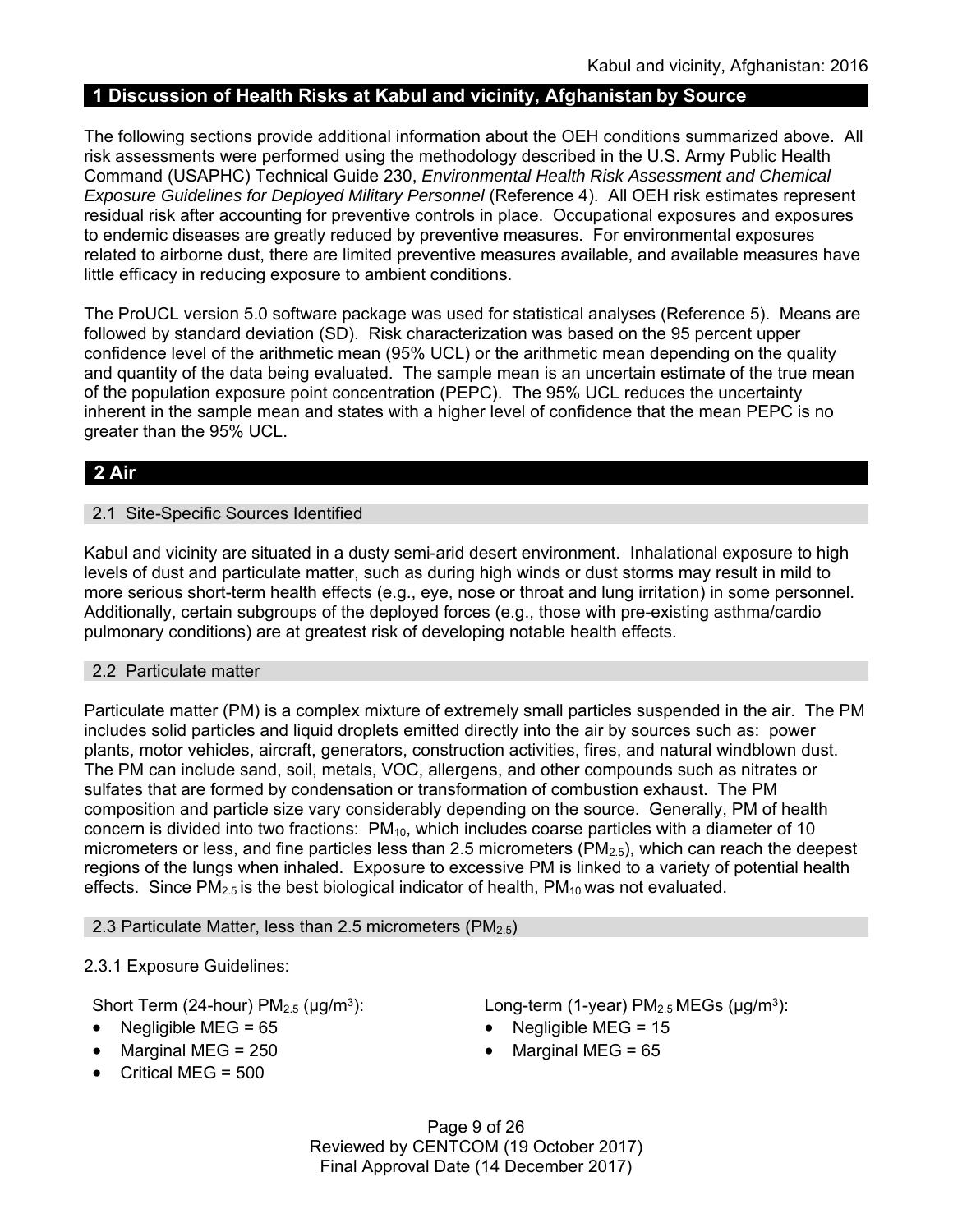2.3.2 Sample data/Notes:

Kabul Headquarters: A total of two  $PM_{2.5}$  air samples were collected from this location on 18 August 2016.

KAIA: A total of 37 PM<sub>2.5</sub> air samples were collected from this location from 24 January to 12 October 2016. PM<sub>2.5</sub> air concentrations ranged from 25  $\mu$ g/m<sup>3</sup> – 170  $\mu$ g/m<sup>3</sup> with a 95% UCL of 67  $\mu$ g/m<sup>3</sup>, SD=34.

NKC: No PM<sub>2.5</sub> air samples were collected from this location in 2016.

2.3.3 Short-term health risks:

**Low.** The short-term health risk is based on a comparison of air concentrations to 24-hour MEGs. Confidence in the short-term  $PM_{2.5}$  health risk assessment was medium (Reference 4, Table 3-6).

KAIA: The short-term PM<sub>2.5</sub> health risk is Low based on a 95% UCL of 67  $\mu$ g/m<sup>3</sup> and the likelihood of exposure at these hazard severity levels. Daily risk levels for PM<sub>2.5</sub> show no hazard for 72%, low health risk for 28%, moderate health risk for 0%, and high health risk for 0% of the time. A low health risk suggests little or no impact on accomplishing the mission.

The hazard severity was negligible for average  $PM_{2.5}$  and the highest observed  $PM_{2.5}$  sample concentrations in 2016. The results indicate that for a negligible hazard severity a few personnel may experience notable mild eye, nose, or throat irritation; most personnel will experience only mild effects. Pre-existing health conditions (e.g., asthma or cardiopulmonary diseases) may be exacerbated (Reference 4, Table 3-11).

Kabul Headquarters: Although an insufficient number of air samples were available to assess risk at this location, it should be noted that the  $PM_{2.5}$  concentrations did not exceed the short-term 24-hour Negligible MEG.

NKC: No  $PM_{2.5}$  air samples were collected; therefore, risk could not be assessed at this location.

2.3.4 Long-term health risks:

**Moderate.** The long-term health risk assessment is moderate for 2016 based on the 95% UCL PM<sub>2.5</sub> concentration, and the likelihood of exposure at this hazard severity level. A moderate health risk suggests degraded mission capabilities in terms of the required mission standard and in reduced mission capability if hazards occurred during the mission (Reference 4, Table 3-3). Confidence in the long-term PM2.5 health risk assessment is low (Reference 4, Table 3-6).

The hazard severity was marginal for average  $PM_{2.5}$  sample concentrations (67 µg/m<sup>3</sup>). The results predict that with repeated exposures above the marginal hazard severity threshold, it is plausible that development of chronic health conditions such as reduced lung function, exacerbated chronic bronchitis, chronic obstructive pulmonary disease (COPD), asthma, atherosclerosis, or other cardiopulmonary diseases could occur in generally healthy troops. Those with a history of asthma or cardiopulmonary disease are considered to be at particular risk (Reference 4, Table 3-12).

2.4 Airborne Metals

2.4.1 Airborne Metals from PM<sub>2.5</sub>

Page 10 of 26 Reviewed by CENTCOM (19 October 2017) Final Approval Date (14 December 2017)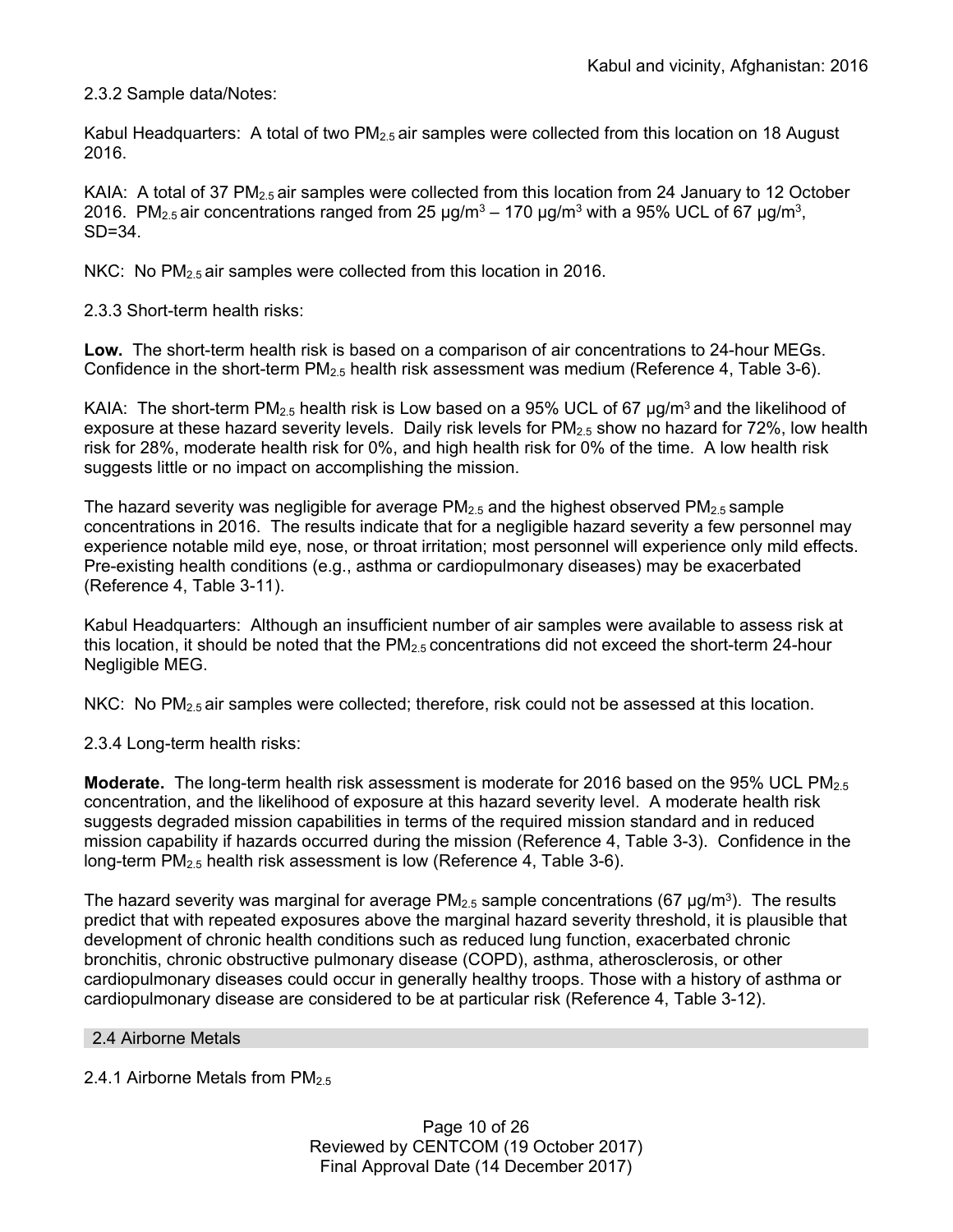2.4.1.1 Sample data/Notes:

Kabul Headquarters: A total of two  $PM_{2.5}$  airborne metals samples were collected in 2016. Although an insufficient number of air samples were available to assess risk at this location, it should be noted that the analyzed metals in the collected samples were not found at concentrations above the 1-year negligible MEGs.

KAIA: A total of 32 valid  $PM_{2.5}$  airborne metals samples were collected in 2016. None of the analyzed metals in the collected samples were found at concentrations above the 1-year negligible MEGs.

NKC: No  $PM_{2.5}$  airborne metals samples were collected; therefore, risk could not be assessed at this location.

2.4.1.2 Short-term and long-term health risks:

### **None identified based on available sampling data.**

2.5.1 Exposure Guidelines

Short Term Acrolein MEGs (μg/m<sup>3</sup>): Long Term Acrolein MEG (μg/m<sup>3</sup>):

- 8-hour Negligible MEG=70.0 1-year Negligible MEG=0.14
- 14-day Negligible MEG=46.0

Short Term Butadiene MEGs  $(\mu g/m^3)$ : Long Term Butadiene MEG  $(\mu g/m^3)$ :

- 8- hour Negligible MEG=148E+03 1-year Negligible MEG=1.37
- 14- day Negligible MEG=151

2.5.2 Sample data/Notes:

- 
- 

The health risk assessment is based on average and peak concentration of five VOC air samples collected at Kabul Headquarters from 16 February 2016 to 11 April 2016. Acrolein concentrations ranged from 0.55 μg/m<sup>3</sup> – 2 μg/m<sup>3</sup> with an average concentration of 0.84 μg/m<sup>3</sup>. Butadiene concentrations ranged from 0.55  $\mu$ g/m<sup>3</sup> – 8.4  $\mu$ g/m<sup>3</sup> with an average concentration of 2.33  $\mu$ g/m<sup>3</sup>. Acrolein and butadiene were not found at concentrations above their short term 14-day Negligible MEGs. Not enough samples were taken in order to assess a chronic risk. However, it should be noted that acrolein and butadiene were found at concentrations above their long term 1-year Negligible MEGs.

The average acrolein concentration (0.84  $\mu$ g/m<sup>3</sup>) exceeded the long-term 1-year Negligible MEG (0.14  $\mu$ g/m<sup>3</sup>). Health effects from long-term exposures to acrolein are currently not known (Reference 13).

The average butadiene concentration  $(2.33 \mu q/m^3)$  exceeded the long-term 1-year Negligible MEG  $(1.37 \,\mu\text{g/m}^3)$ . Possible risk for hematological disorders was reported in humans after chronic inhalation exposure to 1,3-butadiene in occupational settings, but exposure levels are lacking, and exposure to other chemicals occurs in these settings (Reference 14). Epidemiological studies in humans also indicate a possible increase in risk of leukemia from occupational exposure to 1,3-butadiene. The Department of Health and Human Services also identified 1,3-butadiene as a "known human carcinogen" (Reference 14).

> Page 11 of 26 Reviewed by CENTCOM (19 October 2017) Final Approval Date (14 December 2017)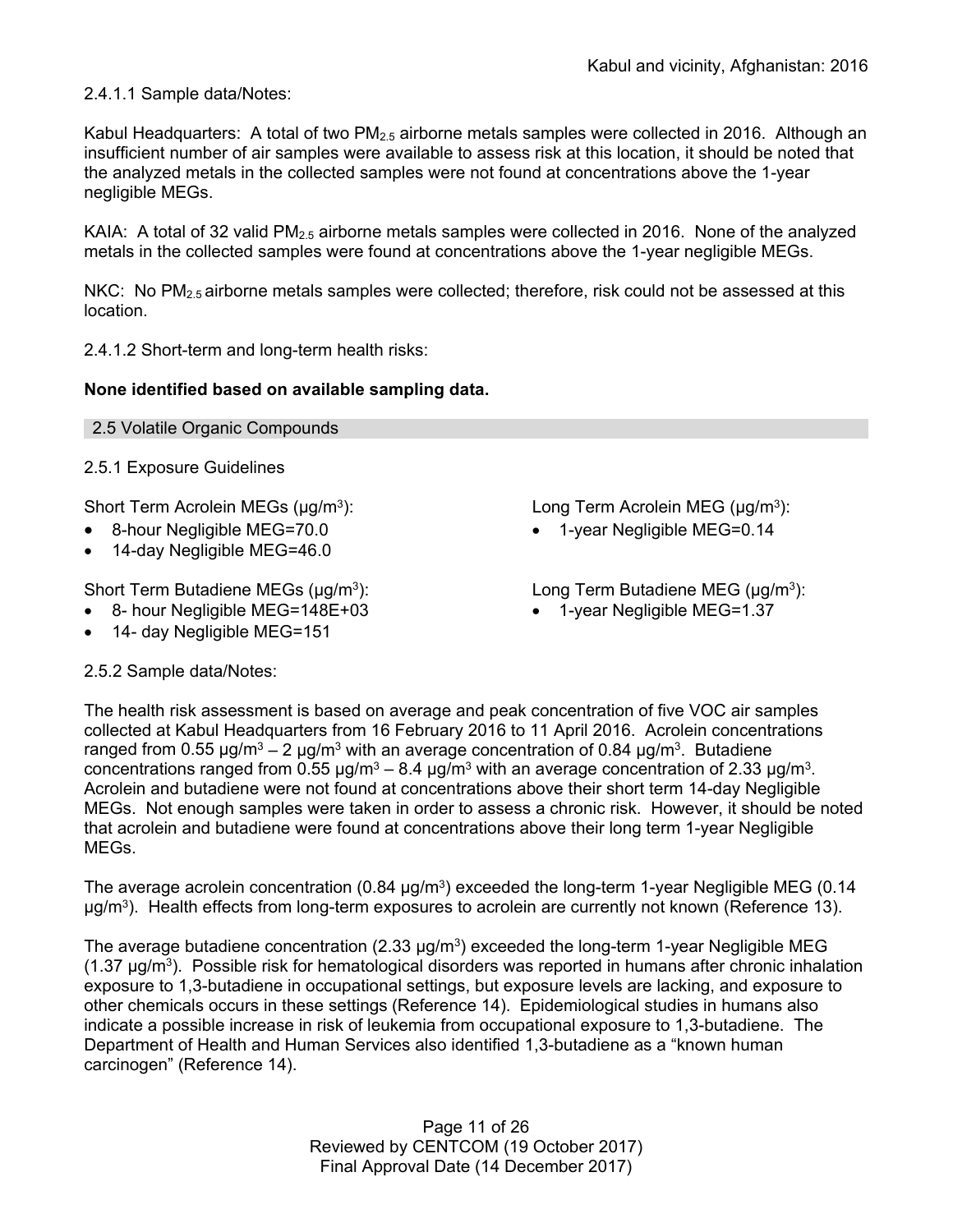KAIA: No  $PM<sub>2.5</sub>$  airborne VOC samples were collected; therefore, risk could not be assessed at this location.

NKC: No PM<sub>2.5</sub> airborne VOC samples were collected; therefore, risk could not be assessed at this location.

2.5.3 Short-term health risks:

### **None identified based on available sampling data.**

2.5.4 Long-term health risk

#### **Insufficient data available to assess chronic risk.**

**3 Soil** 

3.1 Site-Specific Sources Identified

3.2 Sample data/Notes:

No soil samples were collected at any of the locations in 2016.

3.3 Short-term health risk:

**Not an identified source of health risk**. Currently, sampling data for soil are not evaluated for short term (acute) health risks.

3.4 Long-term health risk:

**No data available to assess chronic risk.** 

# **4 Water**

In order to assess the health risk to U.S. personnel from exposure to water in theater, the APHC identified the most probable exposure pathways. These are based on the administrative information provided on the field data sheets submitted with the samples taken over the time period being evaluated. It is assumed that 100% of all U.S. personnel at Kabul and vicinity were directly exposed to reverse osmosis water purification unit (ROWPU) treated, disinfected fresh bulk water, bottled water, and untreated well water since this classification of water is primarily used for personal hygiene, showering, cooking, and for use at vehicle wash racks. There is a possibility that personnel, particularly at small outlying camps, may use water that is not regularly disinfected for showering, personal hygiene, or cleaning.

4.1 Drinking Water: Bottled or Treated Water

4.1.1 Site-Specific Sources Identified

Drinking water is from the water bottling plant in Kabul City (US Army VETCOM approved source). Cristal® and Aquafina® are primary brand of bottled water on KAIA.

4.1.2 Sample data/Notes:

Page 12 of 26 Reviewed by CENTCOM (19 October 2017) Final Approval Date (14 December 2017)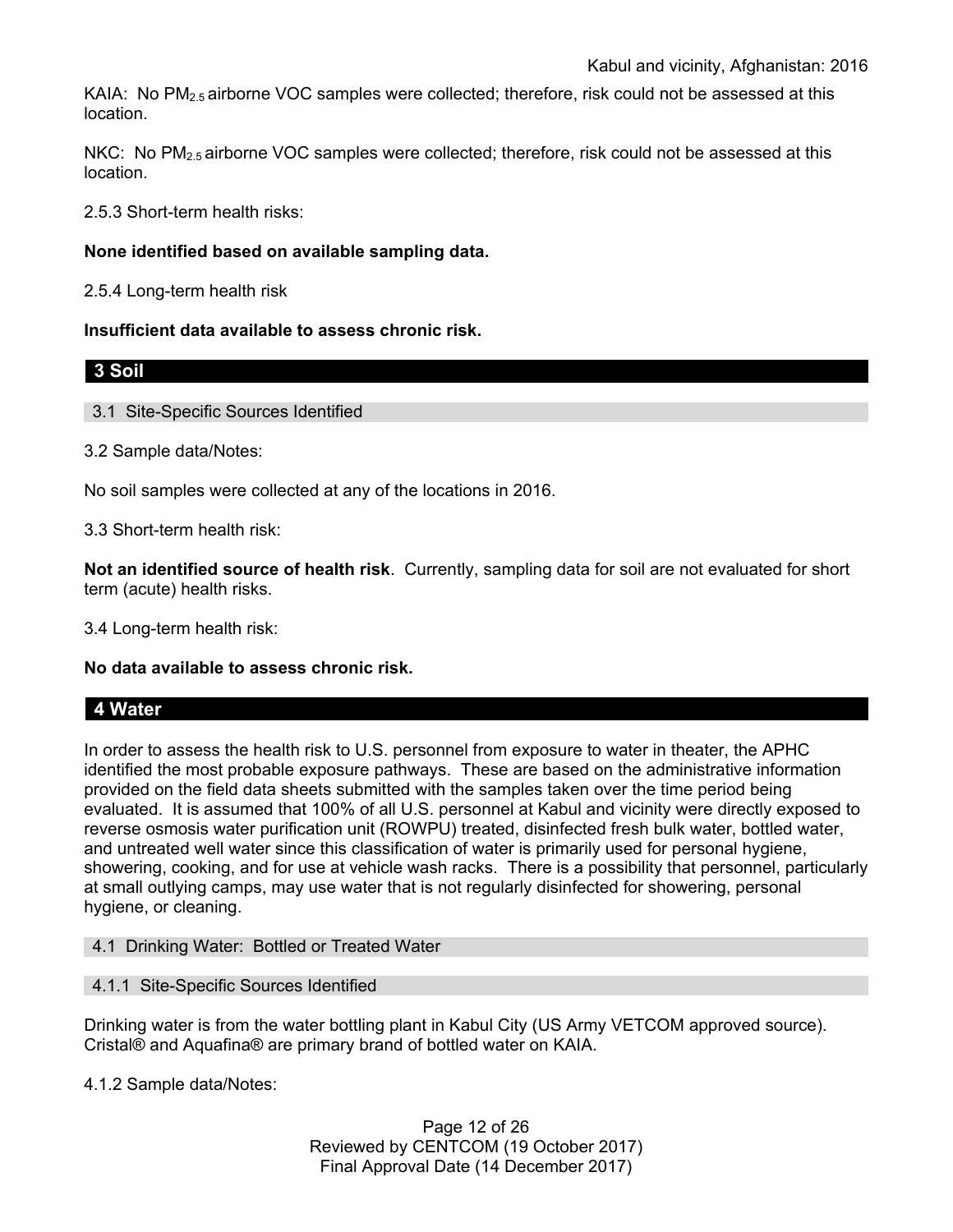To assess the potential for adverse health effects to troops, the following assumptions were made about dose and duration: A conservative (protective) assumption was that personnel routinely ingested 5 liters per day (L/day) of bottled water for up to 365 days (1-year). It was further assumed that control measures were not used. No valid drinking water samples were collected in 2016 from any of the locations.

4.1.3 Short-term and long-term health risk:

### **No data available to assess short and long-term health risk from drinking water.**

#### 4.2 Non-Drinking Water: Disinfected

#### 4.2.1 Site-Specific Sources Identified

Although the primary route of exposure for most microorganisms is ingestion of contaminated water, dermal exposure to some microorganisms, chemicals, and biologicals may also cause adverse health effects. Complete exposure pathways would include drinking, brushing teeth, personal hygiene, cooking, providing medical and dental care using a contaminated water supply or during dermal contact at vehicle or aircraft wash racks.

#### 4.2.2 Sample data/Notes:

To assess the potential for adverse health effects to troops the following assumptions were made about dose and duration: All U.S. personnel at this location were expected to remain at this site for approximately 1 year. A conservative (protective) assumption is that personnel routinely consumed less than 5L/day of non-drinking water for up to 365 days (1-year). It is further assumed that control measures and/or personal protective equipment were not used.

Kabul Headquarters: A single non-drinking ROWPU sample was collected in August 2016. An insufficient number of non-drinking water samples were available to assess risk at this location. However, it should be noted that no chemical concentrations exceeded the short and long term MEGs.

KAIA: Two non-drinking water samples (one disinfected treated freshwater sample and one untreated raw well water sample) were collected in February 2016. An insufficient number of non-drinking water samples were available to assess risk at this location. However, it should be noted that boron and sulfate exceeded their respective short term MEG but did not exceed their long-term MEG.

NKC: Two non-drinking water samples were collected in October 2016 from ROWPU treated water and untreated raw well water sources. An insufficient number of non-drinking water samples were available to assess risk at this location. However, it should be noted that no chemical concentrations exceeded the short and long term MEGs.

4.2.3 Short-term and long-term health risks:

### **Insufficient data available to assess short and long-term health risk.**

### **5 Military Unique**

5.1 Chemical Biological, Radiological Nuclear Weapons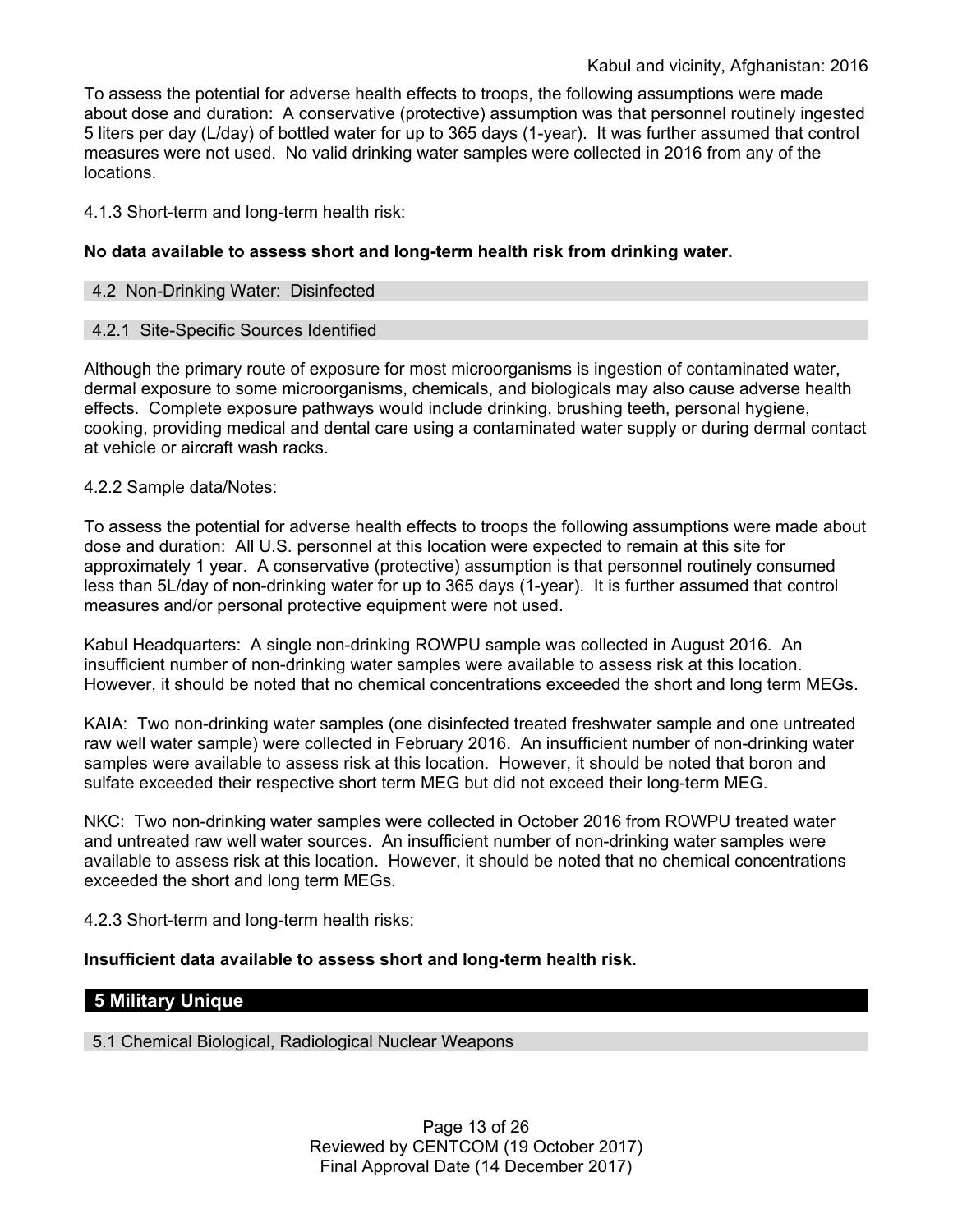No specific hazard sources were documented in the Defense Occupational and Environmental Health Readiness System (DOEHRS) or the Military Exposure Surveillance Library (MESL) from 01 January 2016 through 31 December 2016 timeframe (References 1 and 6).

#### 5.2 Depleted Uranium

No specific hazard sources were documented in the DOEHRS or MESL from 01 January 2016 through 31 December 2016 timeframe (References 1 and 6).

#### 5.3 Ionizing Radiation

No specific hazard sources were documented in the DOEHRS or MESL from 01 January 2016 through 31 December 2016 timeframe (References 1 and 6).

#### 5.4 Non-Ionizing Radiation

No specific hazard sources were documented in the DOEHRS or MESL from 01 January 2016 through 31 December 2016 timeframe (References 1 and 6).

#### **6 Endemic Diseases**

This document lists the endemic diseases reported in the region, its specific health risks and severity and general health information about the diseases. CENTCOM Modification (MOD) 12 (Reference 7) lists deployment requirements, to include immunizations and chemoprophylaxis, in effect during the timeframe of this POEMS.

#### 6.1 Foodborne and Waterborne Diseases

Foodborne and waterborne diseases in the area are transmitted through the consumption of local food and water. Local unapproved food and water sources (including ice) are heavily contaminated with pathogenic bacteria, parasites, and viruses to which most U.S. Service Members have little or no natural immunity. Effective host nation disease surveillance does not exist within the country. Only a small fraction of diseases are identified or reported in host nation personnel. Diarrheal diseases are expected to temporarily incapacitate a very high percentage of U.S. personnel within days if local food, water, or ice is consumed. Hepatitis A and typhoid fever infections typically cause prolonged illness in a smaller percentage of unvaccinated personnel. Vaccinations are required for DoD personnel and contractors. In addition, although not specifically assessed in this document, significant outbreaks of viral gastroenteritis (e.g., norovirus) and food poisoning (e.g., *Bacillus cereus*, *Clostridium perfringens*, *Staphylococcus* spp*.*) may occur. Key disease risks are summarized below:

Mitigation strategies were in place and included consuming food and water from approved sources, vaccinations (when available), frequent hand washing and general sanitation practices.

#### 6.1.1 Diarrheal diseases (bacteriological)

**High, mitigated to Low**: Diarrheal diseases are expected to temporarily incapacitate a very high percentage of personnel (potentially over 50% per month) within days if local food, water, or ice is consumed. Mitigation strategies in place include consumption of approved food, water, and ice; hand washing; and applied food/water safety mechanisms. Field conditions (including lack of hand washing and primitive sanitation) may facilitate person-to-person spread and epidemics. Typically diarrheal diseases are a mild disease treated in an outpatient setting with recovery and return to duty in less than

> Page 14 of 26 Reviewed by CENTCOM (19 October 2017) Final Approval Date (14 December 2017)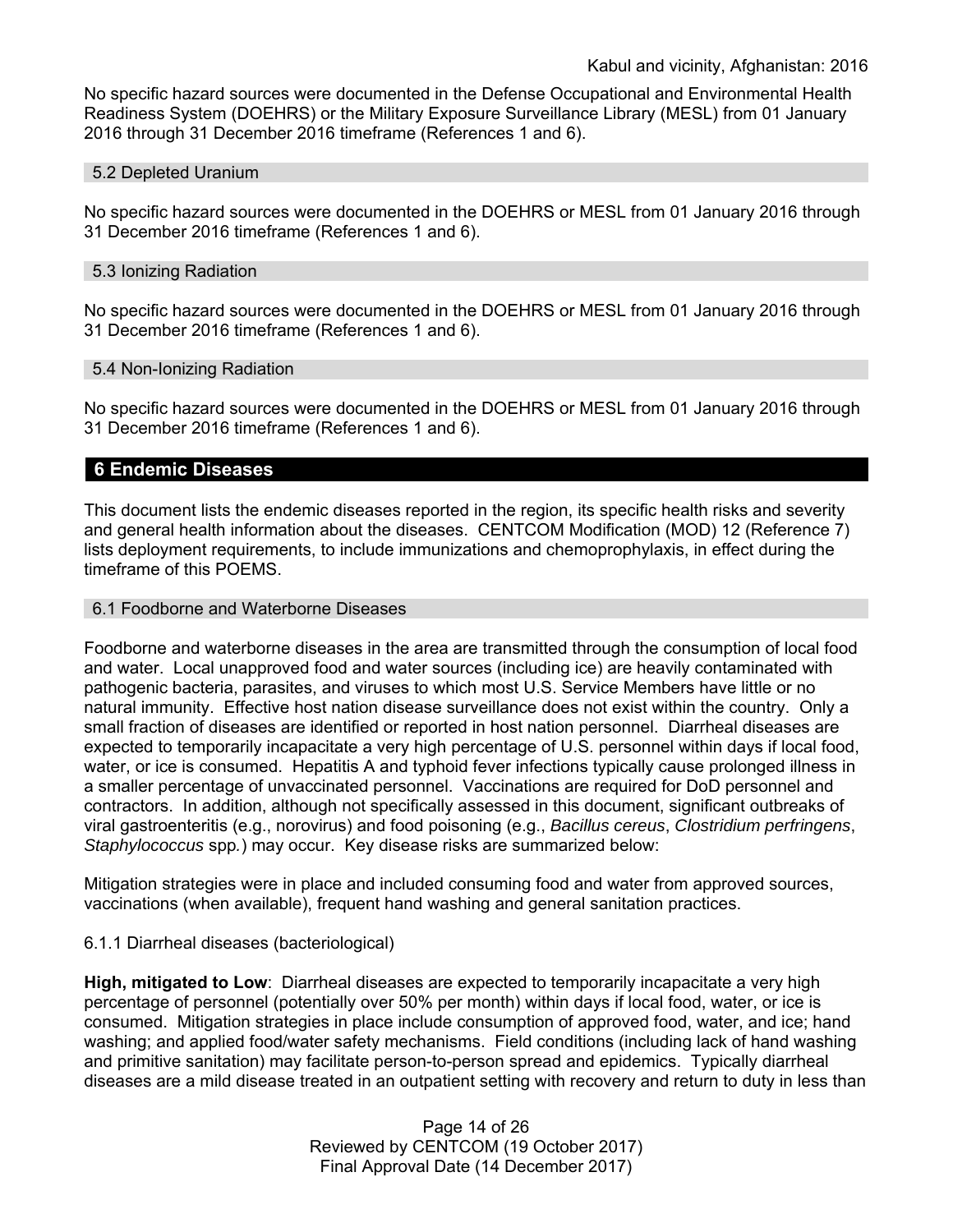72 hours with appropriate therapy. A small proportion of infections may require greater than 72 hours limited duty, or hospitalization.

### 6.1.2 Hepatitis A, typhoid/paratyphoid fever, and diarrhea-protozoal

**High, mitigated to Low**: Unmitigated health risk to U.S. personnel is high year round for hepatitis A and typhoid/paratyphoid fever, and diarrhea-protozoal. Mitigation strategies in place include immunization, consumption of approved food, water, and ice; hand washing; and applied food/water safety mechanisms. U.S. Personnel did not drink untreated water, and vaccination for Hepatitis A is required for deployment into the CENTCOM Area or Responsibility (AOR). Hepatitis A, typhoid/paratyphoid fever, and diarrhea-protozoal disease may cause prolonged illness in a small percentage of personnel (less than 1% per month). Although much rarer, other potential diseases in this area that are also considered a Moderate risk include: hepatitis E, diarrhea-cholera, and brucellosis.

#### 6.1.3 Polio

**Low**: Potential health risk to U.S. personnel is Low. Despite a concerted global eradication campaign, poliovirus continues to affect children and adults in Afghanistan. Polio is a highly infectious disease that invades the nervous system. The virus is transmitted by person-to-person, typically by hands, food or water contaminated with fecal matter or through direct contact with the infected person's saliva. An infected person may spread the virus to others immediately before and about 1 to 2 weeks after symptoms appear. The virus can live in an infected person's feces for many weeks. About 90% of people infected have no symptoms and about 1% develops a very severe illness leading to muscle weakness, difficulty breathing, paralysis, and sometimes death. People who do not have symptoms can still pass the virus to others and make them sick.

6.1.4 Short-term Health Risks:

**Variable, unmitigated; Low, mitigated**: The overall unmitigated short-term risk associated with foodborne and waterborne diseases are considered High (bacterial diarrhea, hepatitis A, typhoid/paratyphoid fever, diarrhea-protozoal) to Moderate (diarrhea-cholera, brucellosis, and hepatitis E) to Low (polio) if local food or water is consumed. Preventive Medicine measures reduced the risk to Low. Confidence in the health risk estimate is high.

6.1.5 Long-term Health Risks:

### **None identified based on available data.**

#### 6.2 Arthropod Vector-Borne Diseases

During the warmer months, the climate and ecological habitat support populations of arthropod vectors, including mosquitoes, ticks, mites, and sandflies. Significant disease transmission is sustained countrywide, including urban areas. Malaria, the major vector-borne health risk in Afghanistan, is capable of debilitating a high percentage of personnel for up to a week or more. Mitigation strategies were in place and included proper wear of treated uniforms, application of repellent to exposed skin, and use of bed nets and chemoprophylaxis (when applicable). Additional methods included the use of pesticides, reduction of pest/breeding habitats, and engineering controls.

> Page 15 of 26 Reviewed by CENTCOM (19 October 2017) Final Approval Date (14 December 2017)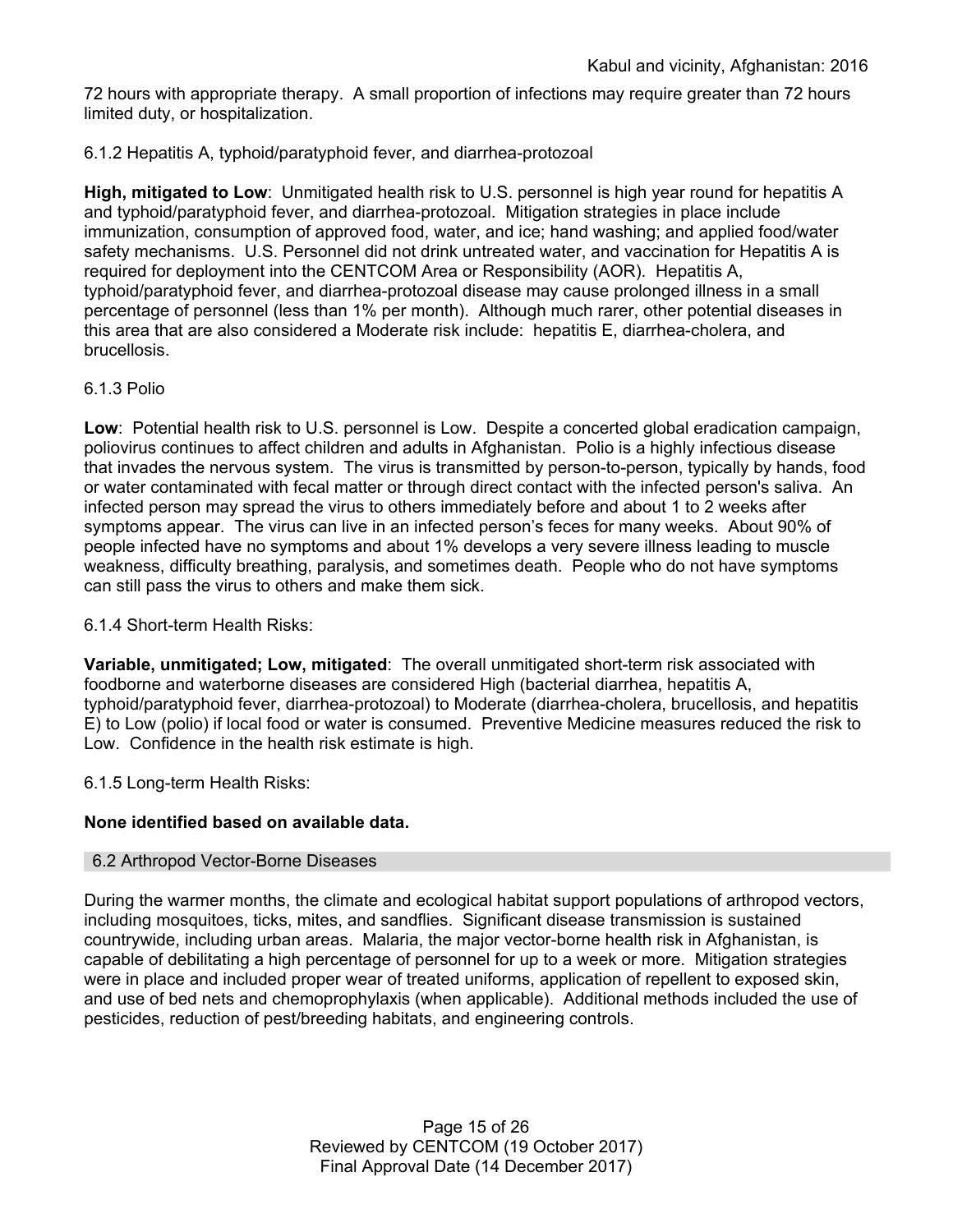### 6.2.1 Malaria

**High, mitigated to Low:** Potential unmitigated risk to U.S. personnel is High during warmer months (typically April through November) but reduced to low with mitigation measures. Malaria incidents are often associated with the presence of agriculture activity, including irrigation systems and standing water, which provide breeding habitats for vectors. A small number of cases may occur among personnel exposed to mosquito (Anopheles spp.) bites. Malaria incidents may cause debilitating febrile illness typically requiring 1 to 7 days of inpatient care, followed by return to duty. Severe cases may require intensive care or prolonged convalescence. Mitigation strategies in place include Individual Protective Measure practices, taking Malaria chemoprophylaxis, permethrin treated uniforms, pesticides, reduction of pest/breading habitats, and engineering controls.

### 6.2.2 Leishmaniasis

**Moderate, mitigated to Low**: The disease risk is Moderate during the warmer months when sandflies are most prevalent, but reduced to low with mitigation measures. Mitigation strategies in place include Individual Protective Measures (IPM) practices, permethrin treated uniforms, pesticides, reduction of pest/breeding habitats, and engineering controls. Leishmaniasis is transmitted by sand flies. A small number of cases (less than 1% per month attack rate) could occur among personnel exposed to sandfly bites in areas with infected people, rodents, dogs, or other reservoir animals. In groups of personnel exposed to heavily infected sandflies in focal areas, attack rates can be very high (over 50%). There are two forms of the disease; cutaneous (acute form) and visceral (a more latent form of the disease). The leishmaniasis parasites may survive for years in infected individuals and this infection may go unrecognized by physicians in the U.S. when infections become symptomatic years later. Cutaneous infection is unlikely to be debilitating, though lesions may be disfiguring. Visceral leishmaniasis disease can cause severe febrile illness which typically requires hospitalization with convalescence over 7 days.

### 6.2.3 Crimean-Congo hemorrhagic fever

**High, mitigated to Low**: Unmitigated risk is moderate, but reduced to low with mitigation measures. Crimean-Congo hemorrhagic fever occurs in rare cases (less than 0.1% per month attack rate in indigenous personnel) and is transmitted by tick bites or occupational contact with blood or secretions from infected animals. The disease typically requires intensive care with fatality rates from 5% to 50%.

# 6.2.4 Sandfly fever

**Moderate, mitigated to Low**: Sandfly fever has a Moderate risk with potential disease rates from 1% to 10% per month; under worst case conditions disease rates can be as high as 50%. Mitigation measures reduced the risk to low. The disease is transmitted by sandflies and occurs more commonly in children though adults are still at risk. Sandfly fever disease typically results in debilitating febrile illness requiring 1 to 7 days of supportive care followed by return to duty.

### 6.2.5 Plague

**Low:** Potential health risk to U.S. personnel is Low year round. Bubonic plague typically occurred as sporadic cases among people who come in contact with wild rodents and their fleas during work, hunting, or camping activities. Outbreaks of human plague are rare and typically occur in crowded urban settings associated with large increases in infected commensal rats (*Rattus rattus*) and their flea populations. Some untreated cases of bubonic plague may develop into secondary pneumonic plague. Respiratory transmission of pneumonic plague is rare but has the potential to cause significant outbreaks. Close contact is usually required for transmission. In situations where respiratory transmission of plague is suspected, weaponized agent must be considered. Extremely rare cases

> Page 16 of 26 Reviewed by CENTCOM (19 October 2017) Final Approval Date (14 December 2017)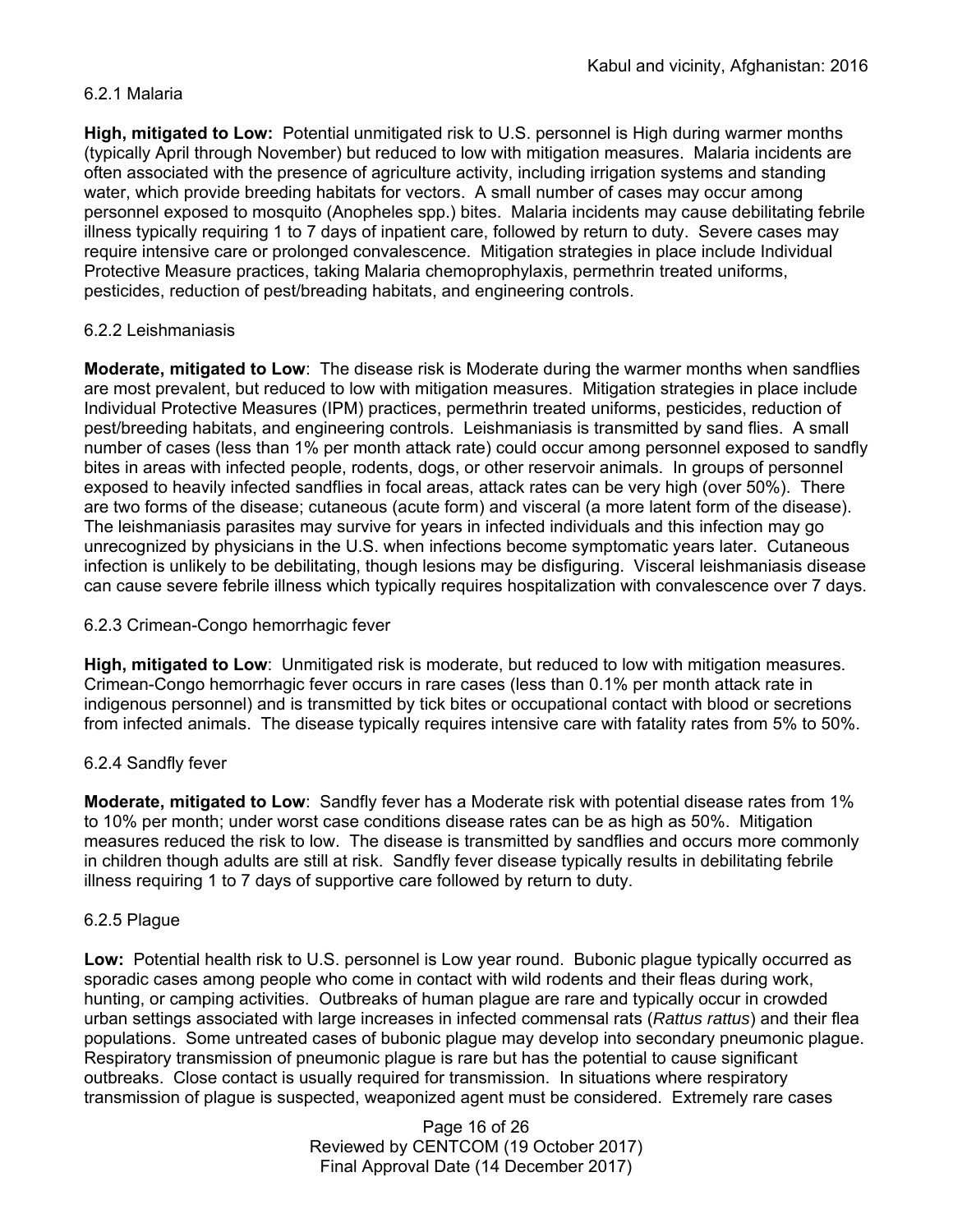(less than 0.01% per month attack rate) could occur. Incidence could result in potentially severe illness which may require more than 7 days of hospitalization and convalescence. 6.2.6 Typhus-miteborne (scrub typhus)

**Moderate, mitigated to Low:** Potential health risk to U.S. personnel is Moderate during warmer months (typically March through November) when vector activity is highest. Mitigation measures reduced the risk to low. Mite-borne typhus is a significant cause of febrile illness in local populations with rural exposures in areas where the disease is endemic. Large outbreaks have occurred when non-indigenous personnel such as military forces enter areas with established local transmission. The disease is transmitted by the larval stage of trombiculid mites (chiggers), which are typically found in areas of grassy or scrubby vegetation, often in areas which have undergone clearing and regrowth. Habitats may include sandy beaches, mountain deserts, cultivated rice fields, and rain forests. Although data are insufficient to assess potential disease rates, attack rates can be very high (over 50%) in groups of personnel exposed to heavily infected "mite islands" in focal areas. The disease can cause debilitating febrile illness typically requiring 1 to 7 days of inpatient care, followed by return to duty.

### 6.2.7 West Nile fever

**Low**: West Nile fever is present. The disease is maintained by the bird population and transmitted to humans via mosquito vector. Typically, infections in young, healthy adults were asymptomatic although fever, headache, tiredness, body aches (occasionally with a skin rash on trunk of body), and swollen lymph glands can occurred. This disease is associated with a low risk estimate.

6.2.9 Short-term health risks:

**Low:** The unmitigated health risk estimate is High for malaria (infection rate of less than 1% per month) and Crimean-Congo hemorrhagic fever (infection rate of less than 1% per month), Moderate for leishmaniasis-cutaneous (acute), sandfly fever, typhus-miteborne, and Low for, the plague and West Nile fever. Health risk is reduced to low by proper wear of the uniform, application of repellent to exposed skin, and appropriate chemoprophylaxis. Confidence in health risk estimate was high.

6.2.10 Long-term health risks:

**Low:** The unmitigated risk is moderate for leishmaniasis-visceral (chronic). Risk is reduced to Low by proper wear of the uniform and application of repellent to exposed skin. Confidence in the risk estimate is high.

#### 6.3 Water Contact Diseases

Operations or activities that involve extensive water contact may result in personnel being temporarily debilitated with leptospirosis in some locations. Leptospirosis health risk typically increases during flooding. In addition, although not specifically assessed in this document, bodies of surface water are likely to be contaminated with human and animal waste. Activities such as wading or swimming may result in exposures to enteric diseases such as diarrhea and hepatitis via incidental ingestion of water. Prolonged water contact also may lead to the development of a variety of potentially debilitating skin conditions such as bacterial or fungal dermatitis. Mitigation strategies were in place and included avoiding water contact and recreational water activities, proper wear of uniform (especially footwear), and protective coverings for cuts/abraded skin.

> Page 17 of 26 Reviewed by CENTCOM (19 October 2017) Final Approval Date (14 December 2017)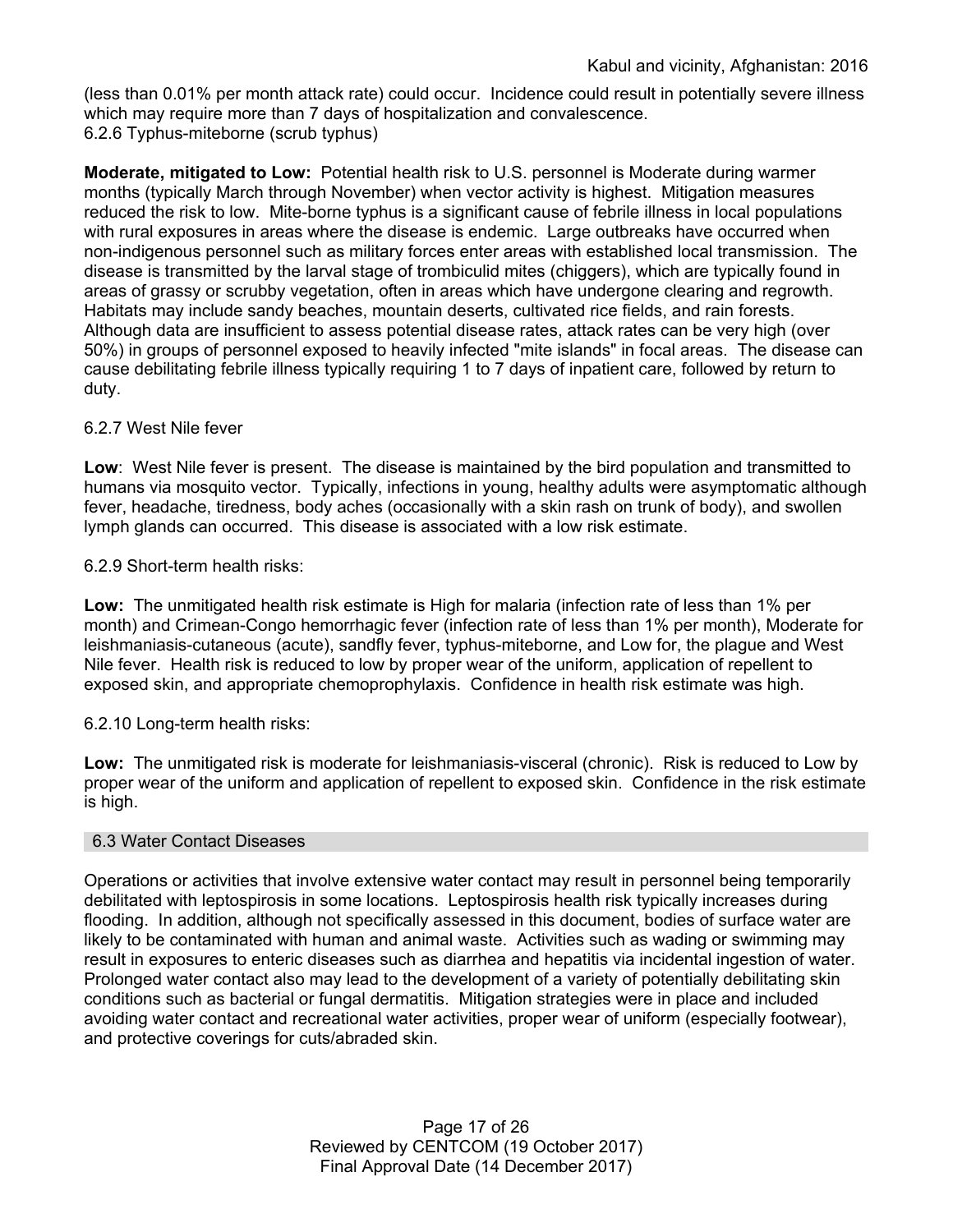### 6.3.1 Leptospirosis

**Moderate, mitigated to Low**: Human infections occur seasonally (typically April through November) through exposure to water or soil contaminated by infected animals and is associated with wading, and swimming in contaminated, untreated open water. The occurrence of flooding after heavy rainfall facilitates the spread of the organism because as water saturates the environment *Leptospira* present in the soil passes directly into surface waters. *Leptospira* can enter the body through cut or abraded skin, mucous membranes, and conjunctivae. Infection may also occur from ingestion of contaminated water. The acute, generalized illness associated with infection may mimic other tropical diseases (for example, dengue fever, malaria, and typhus), and common symptoms include fever, chills, myalgia, nausea, diarrhea, cough, and conjunctival suffusion. Manifestations of severe disease can include jaundice, renal failure, hemorrhage, pneumonitis, and hemodynamic collapse. Recreational activities involving extensive water contact may result in personnel being temporarily debilitated with leptospirosis. Incidence could result in debilitating febrile illness typically requiring 1 to 7 days of inpatient care, followed by return to duty; some cases may require prolonged convalescence. Mitigation strategies in place include avoiding water contact and recreational water activities; proper wear of uniform, especially footwear, and protective coverings for cuts/abraded skin. This disease is associated with a Moderate health risk estimate.

### 6.3.2 Short-term health risks:

**Low:** Unmitigated Health risk of leptospirosis is Moderate during warmer months. Mitigation measures reduce the risk to Low. Confidence in the health risk estimate is high.

### 6.3.3 Long-term health risks:

#### **None identified based on available data.**

### 6.4 Respiratory Diseases

Although not specifically assessed in this document, deployed U.S. forces may be exposed to a wide variety of common respiratory infections in the local population. These include influenza, pertussis, viral upper respiratory infections, viral and bacterial pneumonia, measles, and others. The U.S. military populations living in close-quarter conditions are at risk for substantial person-to-person spread of respiratory pathogens. Influenza is of particular concern because of its ability to debilitate large numbers of unvaccinated personnel for several days. Mitigation strategies were in place and included routine medical screenings, vaccination, enforcing minimum space allocation in housing units, implementing head-to-toe sleeping in crowded housing units, implementation of proper personal protective equipment when necessary for healthcare providers and detention facility personnel.

### 6.4.1 Tuberculosis (TB)

**Moderate, mitigated to Low:** Potential health risk to U.S. personnel is Moderate, mitigated to Low, year round. Transmission typically requires close and prolonged contact with an active case of pulmonary or laryngeal TB, although it also can occur with more incidental contact. Individuals with prolonged indoor exposure to the local population are at increased risk for latent TB infection.

#### 6.4.2 Meningococcal meningitis

**Low:** Meningococcal meningitis poses a Low risk and is transmitted from person to person through droplets of respiratory or throat secretions. Close and prolonged contact facilitates the spread of this

> Page 18 of 26 Reviewed by CENTCOM (19 October 2017) Final Approval Date (14 December 2017)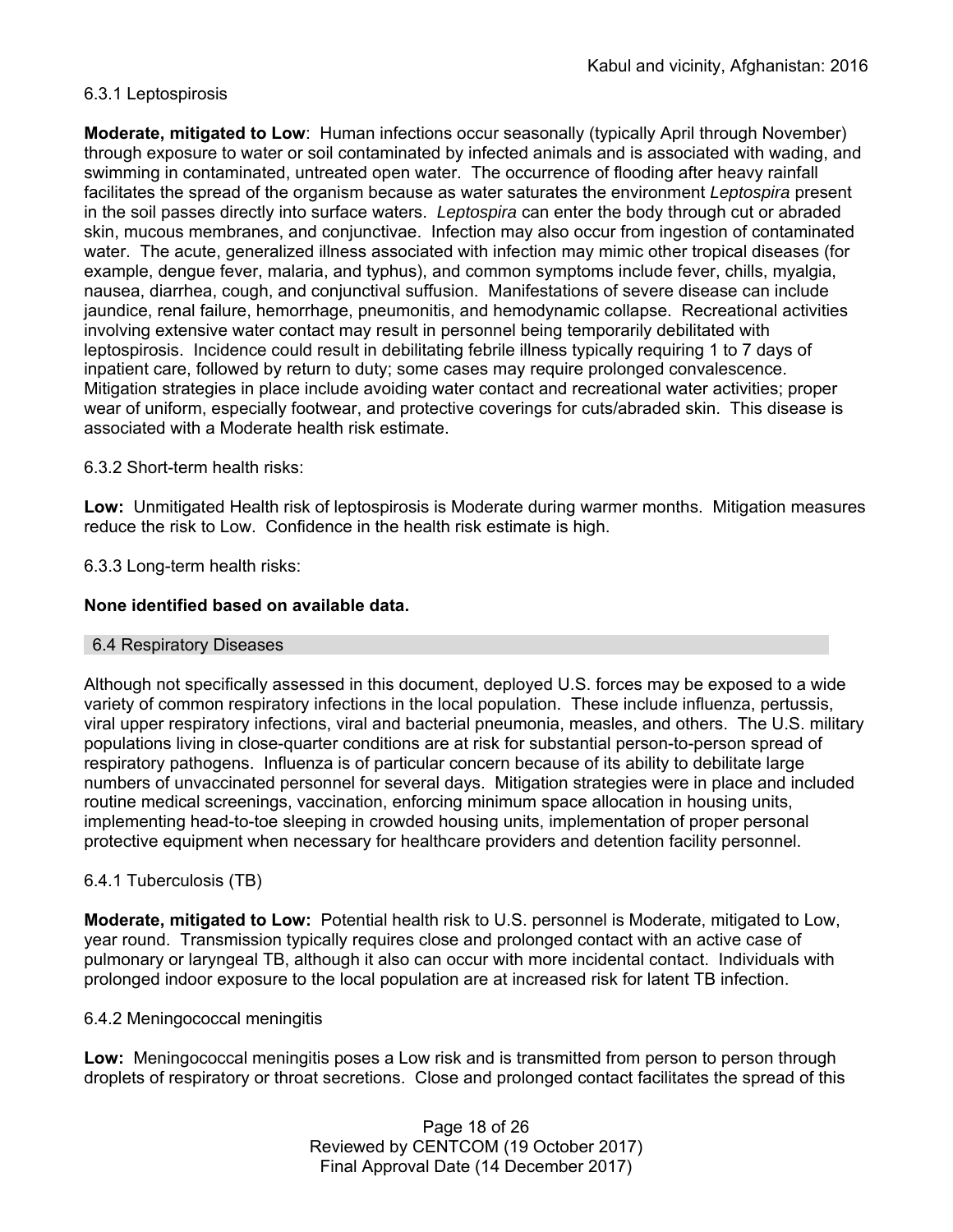disease. Meningococcal meningitis is potentially a very severe disease typically requiring intensive care; fatalities may occur in 5-15% of cases.

### 6.4.3 Middle East respiratory syndrome coronavirus (MERS-CoV)

**Low**: Although no cases have been reported in Afghanistan, Middle East respiratory syndrome coronavirus (MERS-CoV) is known to occur within the region. Most MERS patients developed severe acute respiratory illness with symptoms of fever, cough and shortness of breath. MERS-CoV has spread from ill people to others through close contact, such as caring for or living with an infected person. The incubation period for MERS-CoV is usually about 5 to 6 days, but can range from 2 to 14 days. Currently, there is no vaccine to prevent MERS-CoV infection.

### 6.4.4 Short-term health risks:

**Low:** Moderate (TB) to Low (for meningococcal meningitis and MERS-CoV). Overall risk was reduced to Low with mitigation measures. Confidence in the health risk estimate is high.

### 6.4.5 Long-term health risks:

**None identified based on available data.** Tuberculosis is evaluated as part of the post deployment health assessment (PDHA). A TB skin test is required post-deployment if potentially exposed and is based upon individual service policies.

### 6.5 Animal-Contact Diseases

### 6.5.1 Rabies

**Moderate, mitigated to Low:** Rabies posed a year-round moderate risk. Occurrence in local animals was well above U.S. levels due to the lack of organized control programs. Dogs are the primary reservoir of rabies in Afghanistan, and a frequent source of human exposure. Rabies is transmitted by exposure to the virus-laden saliva of an infected animal, typically through bites, but could occur from scratches contaminated with the saliva. A U.S. Army Soldier deployed to Afghanistan from May 2010 to May 2011 died of rabies in New York on 31 August 2011 (Reference 8). Laboratory results indicated the Soldier was infected from contact with a dog while deployed. Although the vast majority (>99%) of persons who develop rabies disease will do so within a year after a risk exposure, there have been rare reports of individuals presenting with rabies disease up to six years or more after their last known risk exposure. Mitigation strategies included command emphasis of CENTCOM GO 1C, reduction of animal habitats, active pest management programs, and timely treatment of feral animal scratches/bites.

### 6.5.2 Anthrax

**Low:** Anthrax cases are rare in indigenous personnel, and pose a Low risk to U.S. personnel. Anthrax is a naturally occurring infection; cutaneous anthrax is transmitted by direct contact with infected animals or carcasses, including hides. Eating undercooked infected meat may result in contracting gastrointestinal anthrax. Pulmonary anthrax is contracted through inhalation of spores and is extremely rare. Mitigation measures included consuming approved food sources, proper food preparation and cooking temperatures, avoidance of animals and farms, dust abatement when working in these areas, vaccinations, and proper PPE for personnel working with animals.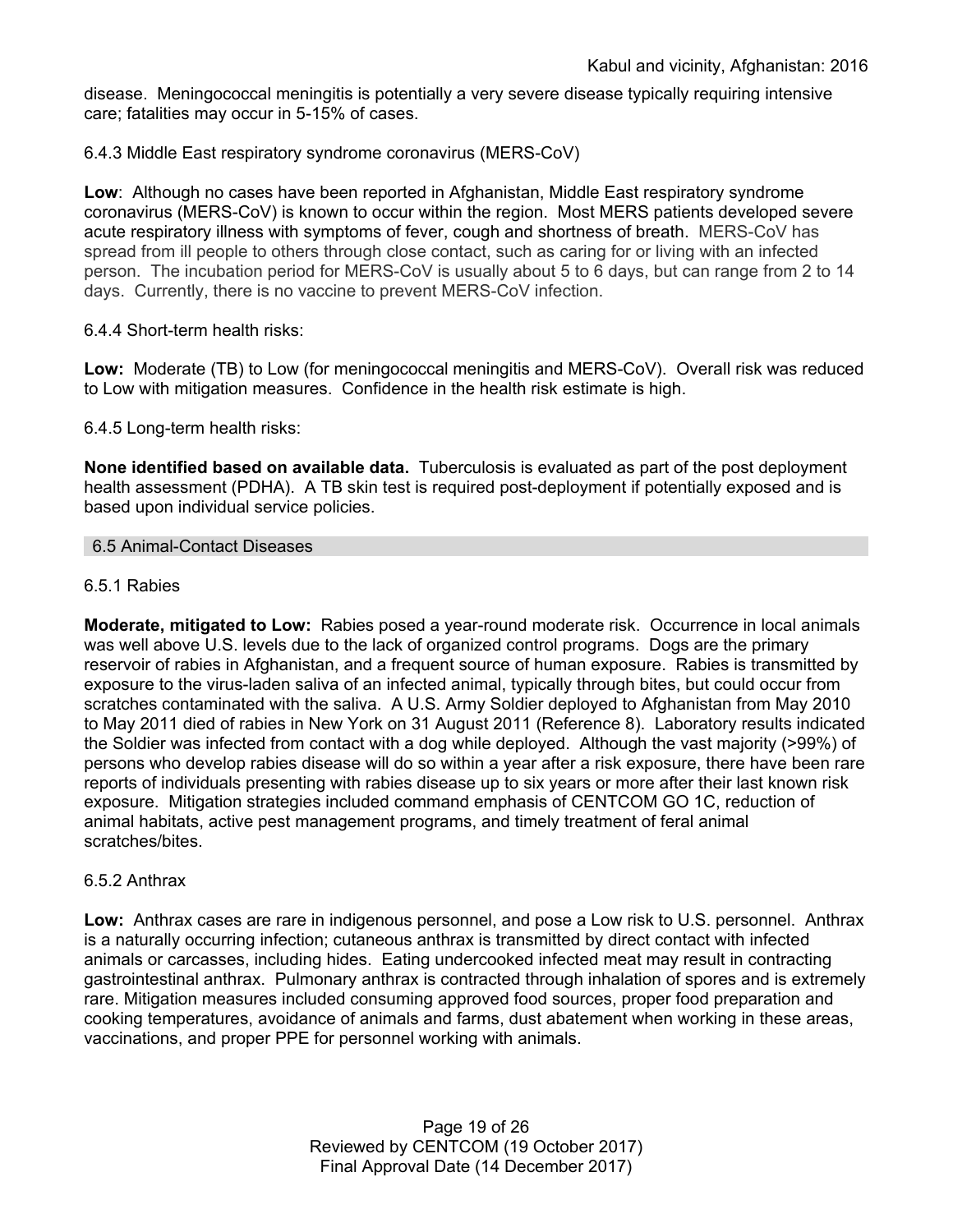### 6.5.3 Q-Fever

**Moderate, mitigated to Low:** Potential health risk to U.S. personnel is Moderate, but mitigated to Low, year round. Rare cases are possible among personnel exposed to aerosols from infected animals, with clusters of cases possible in some situations. Significant outbreaks (affecting 1-50%) can occur in personnel with heavy exposure to barnyards or other areas where animals are kept. Unpasteurized milk may also transmit infection. The primary route of exposure is respiratory, with an infectious dose as low as a single organism. Incidence could result in debilitating febrile illness, sometimes presenting as pneumonia, typically requiring 1 to 7 days of inpatient care followed by return to duty. Mitigation strategies in place as listed in paragraph 6.5.2 except for vaccinations.

### 6.5.4 Avian influenza

**Low:** Potential health risk to U.S. personnel is Low. Although avian influenza (AI) is easily transmitted among birds, bird-to-human transmission is extremely inefficient. Human-to-human transmission appears to be exceedingly rare, even with relatively close contact. Extremely rare cases (less than 0.01% per month attack rate) could occur. Incidence could result in very severe illness with fatality rate higher than 50 percent in symptomatic cases. Mitigation strategies included avoidance of birds/poultry and proper cooking temperatures for poultry products.

6.5.5 Short-term health risks:

**Low:** The short-term unmitigated risk is Moderate for rabies, and Q-fever, to Low for anthrax, and avian influenza. Mitigation measures reduced the overall risk to Low.Confidence in risk estimate is high.

6.5.6 Long-term health risks:

**Low:** A Low long term risk exists for rabies because, in rare cases, the incubation period for rabies can be several years.

6.6 Soil-transmitted helminths (hookworm, strongyloidiasis, cutaneous larva migrans)

**Moderate, mitigated to Low:** Potential health risk to U.S. personnel is Moderate during warmer months (typically March through November) when vector activity is highest. Mitigation measures reduced the risk to low. A small number of cases (less than 1% per month attack rate) could occur among personnel with direct skin exposure to soil contaminated with human or animal feces (including sleeping on bare ground, walking barefoot). Initial skin symptoms typically are mild and are not debilitating. However, systemic symptoms of fever, cough, abdominal pain, nausea, and diarrhea may develop weeks to months after initial infection with hookworm or *Strongyloides* spp*.* More severe infections with high worm burden may be debilitating in some cases. Rates of infection in U.S. personnel will be highly variable, depending on specific local environmental conditions. Rates of infection in U.S. personnel are expected to be less than 1 percent per month in most locations. However, rates in some focal areas with heavily contaminated soil could exceed 1 percent per month.

6.6.1 Short-term health risks:

**Low:** Moderate for soil transmitted helminthes. Overall risk was reduced to Low with mitigation measures. Confidence in the health risk estimate is high.

> Page 20 of 26 Reviewed by CENTCOM (19 October 2017) Final Approval Date (14 December 2017)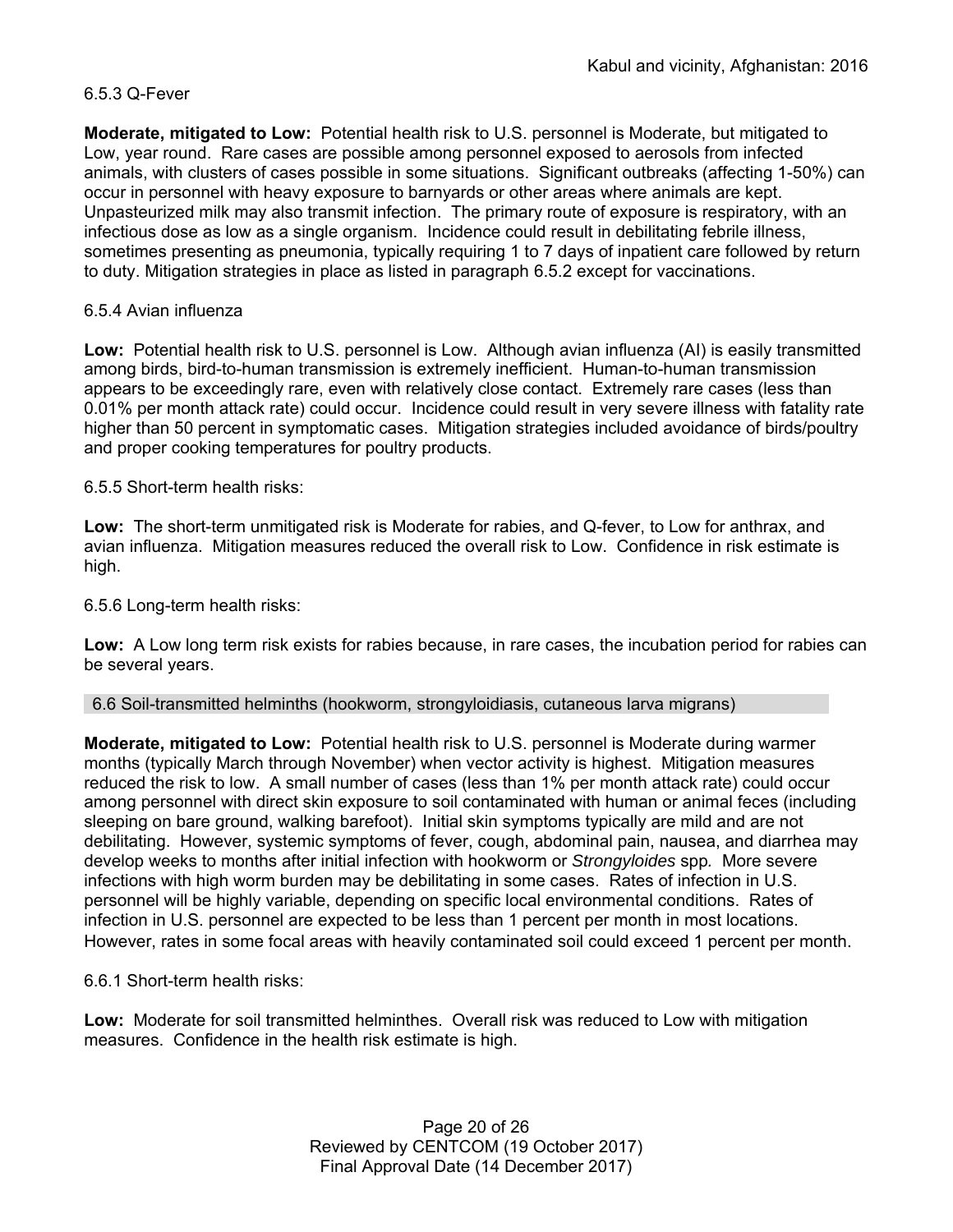### 6.6.2 Long-term health risks:

### **None identified based on available data.**

### **7 Venomous Animals**

All information was taken directly from the Armed Forces Pest Management Board (Reference 9) and the Clinical Toxinology Resources web site from the University of Adelaide, Australia (Reference 10). The species listed below have home ranges that overlap the location of Kabul and vicinity, and may present a health risk if they are encountered by personnel. See Section 9 for more information about pesticides and pest control measures.

### 7.1 Spiders

 *Latrodectus dahlia* (widow spider): Severe envenoming possible, potentially lethal. However, venom effects are mostly minor and even significant envenoming is unlikely to be lethal.

### 7.2 Scorpions

*• Mesobuthus caucasicus, Mesobuthus eupeus, Mesobuthus macmahoni, Orthochirus afghanus, Orthochirus. Jalalabadensis, Orthochirus pallidus, Orthochirus samrchelsis*: There are a number of dangerous Buthid scorpions, but there are also some known to cause minimal effects only. Without clinical data it is unclear where these species fit within that spectrum.

*• Hottentotta alticola*, and *Hottentotta saulcyi*: Moderate envenoming possible but unlikely to prove lethal. Stings by these scorpions are likely to cause only short lived local effects, such as pain, without systemic effects.

*• Scorpiops afghanus*: Mild envenoming only, not likely to prove lethal. Stings by these scorpions are likely to cause only short lived local effects, such as pain, without systemic effects.

### 7.3 Snakes

 *Gloydius halys* (Haly's pit viper): Severe envenoming possible, potentially lethal. Bites may cause moderate to severe coagulopathy and haemorrhagins causing extensive bleeding.

 *Hemorrhis ravergieri* (mountain racer): Unlikely to cause significant envenoming. Bites require symptomatic treatment only.

 *Macrovipera lebetina obtusa* (Lebetine viper), *and Macrovipera lebetina turanica* (*Turan bluntnosed viper*): Severe envenoming possible, potentially lethal. Bites may cause mild to severe local effects, shock & coagulopathy.

 *Naja oxiana* (Oxus cobra): Severe envenoming possible, potentially lethal. Bites can cause systemic effects, principally flaccid paralysis.

 *Platyceps rhodorachis* (Jan's desert racer): Mild envenoming only, not likely to prove lethal. Requires symptomatic treatment only.

> Page 21 of 26 Reviewed by CENTCOM (19 October 2017) Final Approval Date (14 December 2017)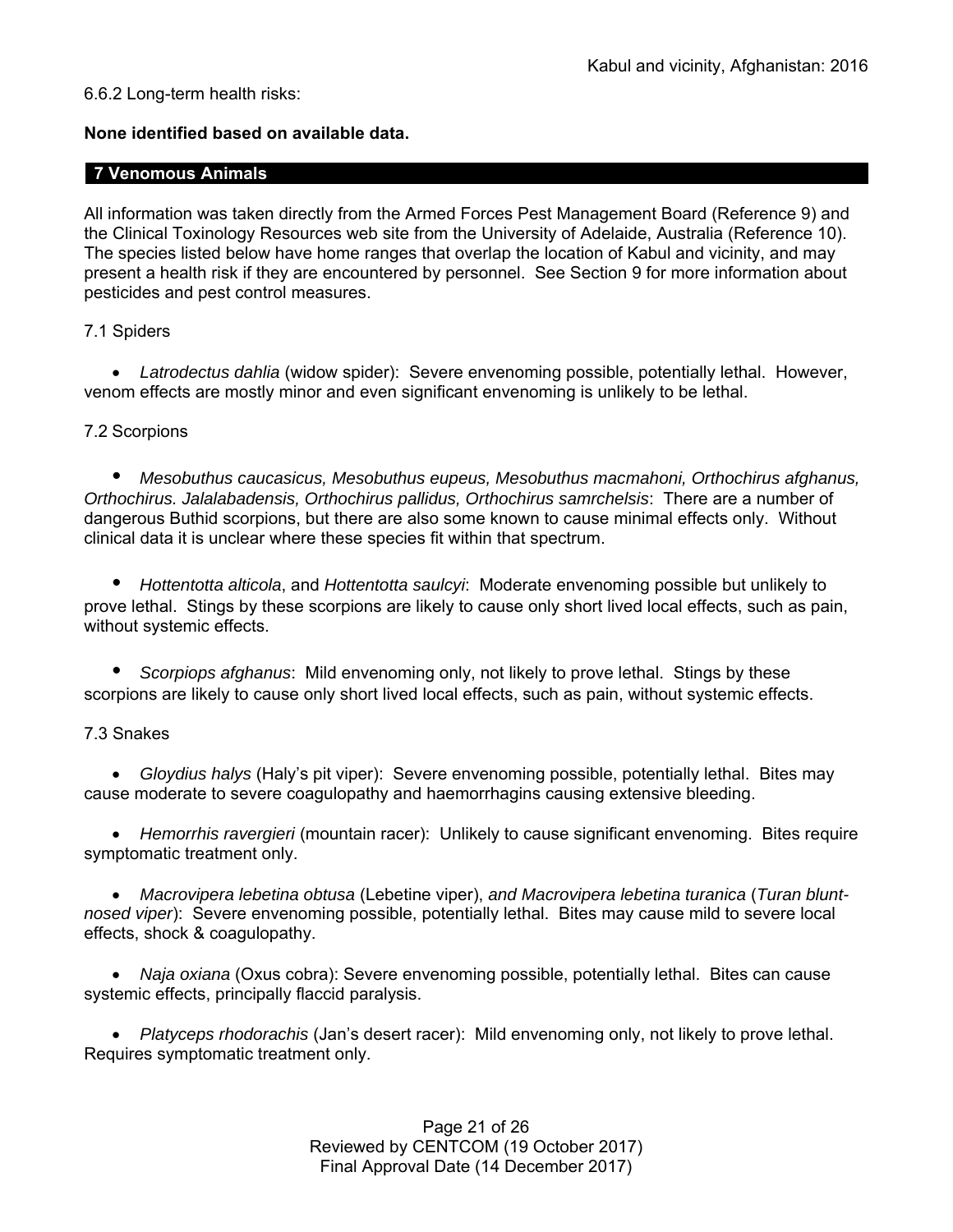### 7.4 *Short-term health risk:*

**Low:** If encountered, effects of venom vary with species from mild localized swelling (e.g. widow spider) to potentially lethal effects (e.g., Haly's Pit Viper). See effects of venom above. Mitigation strategies included avoiding contact, proper wear of uniform (especially footwear), and timely medical treatment. Confidence in the health risk estimate is low (Reference 4, Table 3-6).

### 7.5 *Long-term health risk:*

### **None identified.**

# **8 Heat/Cold Stress**

#### 8.1 Heat

Precipitation is concentrated in the winter (snow) and spring months. Summers are long and hot (temperatures range from 58 degrees Fahrenheit (°F) to 90 °F) but have very low humidity. Fall (October and November) is warm and dry. Winters are cold but short, lasting from December to March (temperature range: 19 °F to 40 °F). Spring in Kabul starts in late March and is the wettest time of the year (average rainfall for March is 3 inches). Work intensity and clothing/equipment worn pose greater health risk of heat stress/injury than environmental factors alone (Reference 10). Managing risk of hot weather operations included monitoring work/rest periods, proper hydration, and taking individual risk factors (e.g., acclimation, weight, and physical conditioning) into consideration. Risk of heat stress/injury was reduced with preventive measures

#### 8.1.1 *Short-term health risk:*

**Low to High, mitigated to Low:** The risk of heat injury was reduced to low through preventive measures such as work/rest cycles, proper hydration and nutrition, and monitoring Wet Bulb Globe Temperature (WBGT). Risk of heat injury in unacclimatized or susceptible populations (older, previous history of heat injury, poor physical condition, underlying medical/health conditions), and those under operational constraints (equipment, PPE, vehicles) is High from June - September, Moderate from April – May and October – November, and Low from December – March. Confidence in the health risk estimate is low (Reference 4, Table 3-6).

### 8.1.2 *Long-term health risk:*

**Low:** The long-term risk is Low. However, the risk may be greater for certain susceptible persons– those older (i.e., greater than 45 years), in lesser physical shape, or with underlying medical/health conditions. Long-term health implications from heat injuries are rare but may occur, especially from more serious injuries such as heat stroke. It is possible that high heat in conjunction with various chemical exposures may increase long-term health risks, though specific scientific evidence is not conclusive. Confidence in these risk estimates is medium (Reference 4, Table 3-6).

#### 8.2 Cold

8.2.1 Short-term health risks:

Winter (December - March) mean daily minimum temperatures range from 19 °F to 40 °F. Because even on warm days a significant drop in temperature after sunset by as much as 40 °F can occur, there is a risk of cold stress/injury from December – March. The risk assessment for Non-Freezing Cold Injuries (NFCI), such as chilblain, trench foot, and hypothermia, is Low based on historical temperature

> Page 22 of 26 Reviewed by CENTCOM (19 October 2017) Final Approval Date (14 December 2017)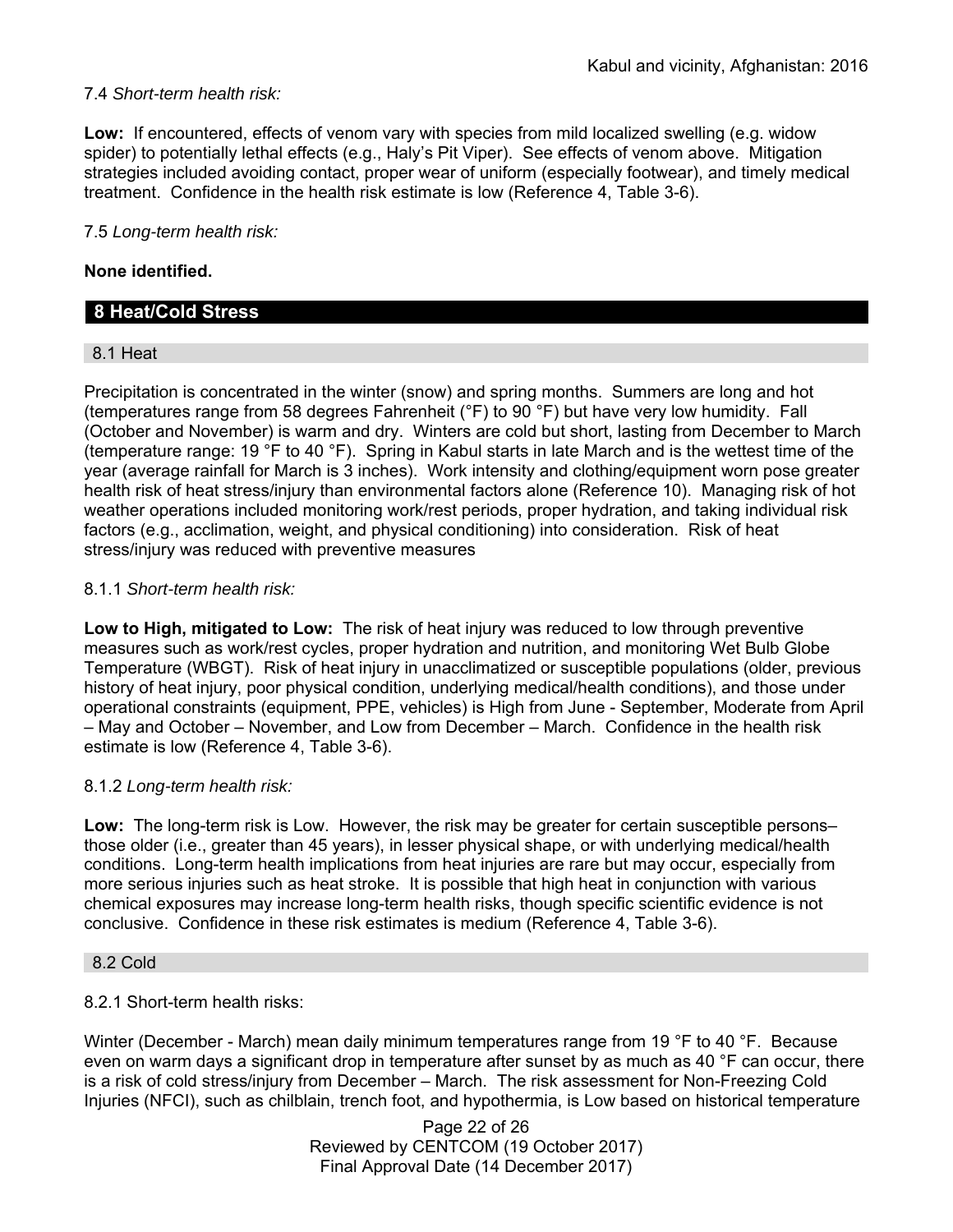and precipitation data. Frostbite is unlikely to occur because temperatures rarely drop below freezing. However, personnel may encounter significantly lower temperatures during field operations at higher altitudes. As with heat stress/injuries, cold stress/injuries are largely dependent on operational and individual factors instead of environmental factors alone (Reference 10).

**Low:** The health risk of cold injury is Low. Confidence in the health risk estimate is medium.

8.2.2 *Long-term health risk:* 

**Low:** The health risk of cold injury is Low. Confidence in the health risk estimate is high.

# **9 Noise**

9.1 Continuous

No continuous noise evaluations were conducted.

9.1.1 *Short and long-term health risks:*

#### **Not evaluated**

9.2 Impulse

No specific hazard sources were documented in the DOEHRS or MESL from 01 January 2016 through 31 December 2016 timeframe.

9.2.1 *Short and long-term health risks:*

### **Not evaluated**

### **10 Unique Incidents/Concerns**

#### 10.1 Potential environmental contamination sources

DoD personnel are exposed to various chemical, physical, ergonomic, and biological hazards in the course of performing their mission. These types of hazards depend on the mission of the unit and the operations and tasks which the personnel are required to perform to complete their mission. The health risk associated with these hazards depends on a number of elements including what materials are used, how long the exposure last, what is done to the material, the environment where the task or operation is performed, and what controls are used. The hazards can include exposures to heavy metal particulates (e.g., lead, cadmium, manganese, chromium, and iron oxide), solvents, fuels, oils, and gases (e.g., carbon monoxide, carbon dioxide, oxides of nitrogen, and oxides of sulfur). Most of these exposures occur when performing maintenance task such as painting, grinding, welding, engine repair, or movement through contaminated areas. Exposures to these occupational hazards can occur through inhalation (air), skin contact, or ingestion; however exposures through air are generally associated with the highest health risk.

#### 10.2 Waste Sites/Waste Disposal

ECOLOG is contracted to pick up and dispose of all hazardous and medical waste on Kabul Headquarters. Contractors remove waste from camp, which is then trucked to KAIA for burning in the

> Page 23 of 26 Reviewed by CENTCOM (19 October 2017) Final Approval Date (14 December 2017)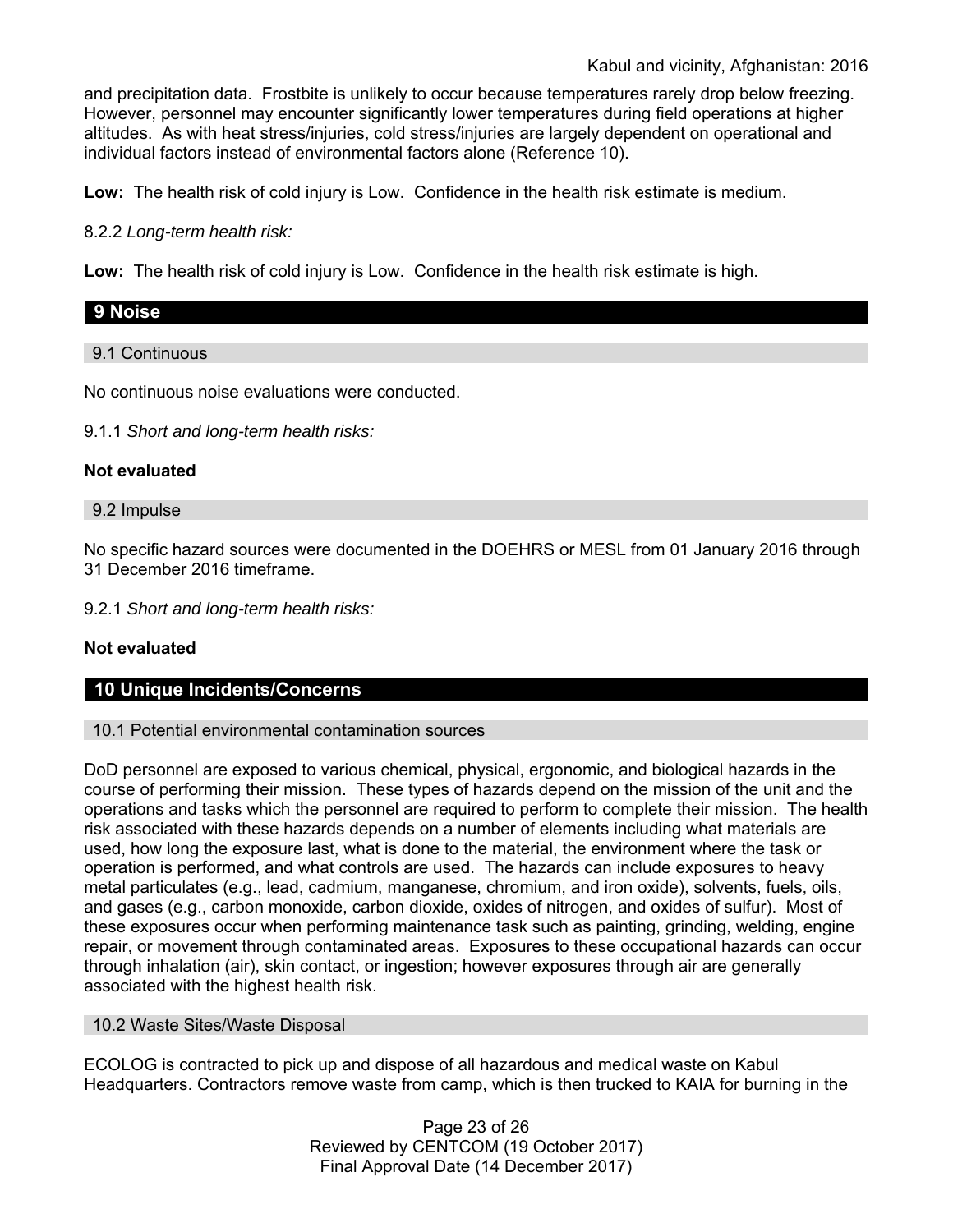incinerator. The small incinerator is located on the south side of the KAIA hospital and is used only for the disposal of Regulated Medical Waste generated by the hospital.

### 10.3 Fuel/petroleum products/industrial chemical spills

Kabul Headquarters: Six 4000 liter containers of diesel fuel are located at the motorpool and fuel point. Past spills have occurred during refilling of tanks but the spills were contained in a secondary containment site and firefighters cleaned and disposed of the spill.

KAIA: About 10 dunlop bladders of JP-8 fuel are located on the southwest corner of the camp adjacent to flightline. The fuel yard is designed to capture any spills and contain them.

NKC: Five to six 55 gallon drums of JP-8 fuel are located next to the solid waste consolidation point. No past releases have occurred and mitigation measures limiting exposure to hazardous materials are in place.

#### 10.4 Pesticides/Pest Control:

The health risk of exposure to pesticide residues is considered within the framework of typical residential exposure scenarios, based on the types of equipment, techniques, and pesticide products that have been employed, such as enclosed bait stations for rodenticides, various handheld equipment for spot treatments of insecticides and herbicides, and a number of ready-to-use (RTU) methods such as aerosol cans and baits. The control of rodents required the majority of pest management inputs, with the acutely toxic rodenticides staged as solid formulation lethal baits placed in tamper-resistant bait stations indoors and outdoors throughout cantonment areas. Nuisance insects, including biting and stinging insects such as bees, wasps, and ants, also required significant pest management inputs. Use of pesticides targeting against these pests generally involved selection of compounds with low mammalian toxicity and short-term residual using pinpoint rather than broadcast application techniques.

Kabul Headquarters: FLUOR (contractor) conducts all pest surveillance as well as treatment. Cats are found throughout the compound, and are treated and vaccinated. Flies and mosquitos are present in the areas around the compound, but not found in significant amounts in the area.

KAIA: KBR contract does pest control on HKIA, and conducts monthly spraying of dumpsters and building exteriors.

NKC: FLUOR visits the basecamp monthly, and cats are the biggest pest concern for NKC. Trash cans need to have lids and remain closed when not in use. Based on PM assessment, all of the facilities provided pest exclusion but the cats have plenty of harborage.

#### 10.5 Asbestos

No specific hazard sources were documented in the DOEHRS or MESL from 01 January 2016 through 31 December 2016 timeframe.

#### 10.6 Lead Based Paint

No specific hazard sources were documented in the DOEHRS or MESL from 01 January 2016 through 31 December 2016 timeframe.

#### 10.7 Burn Pit

Burn pits were not located at Kabul and vicinity during the January 2016 to December 2016 timeframe;

Page 24 of 26 Reviewed by CENTCOM (19 October 2017) Final Approval Date (14 December 2017)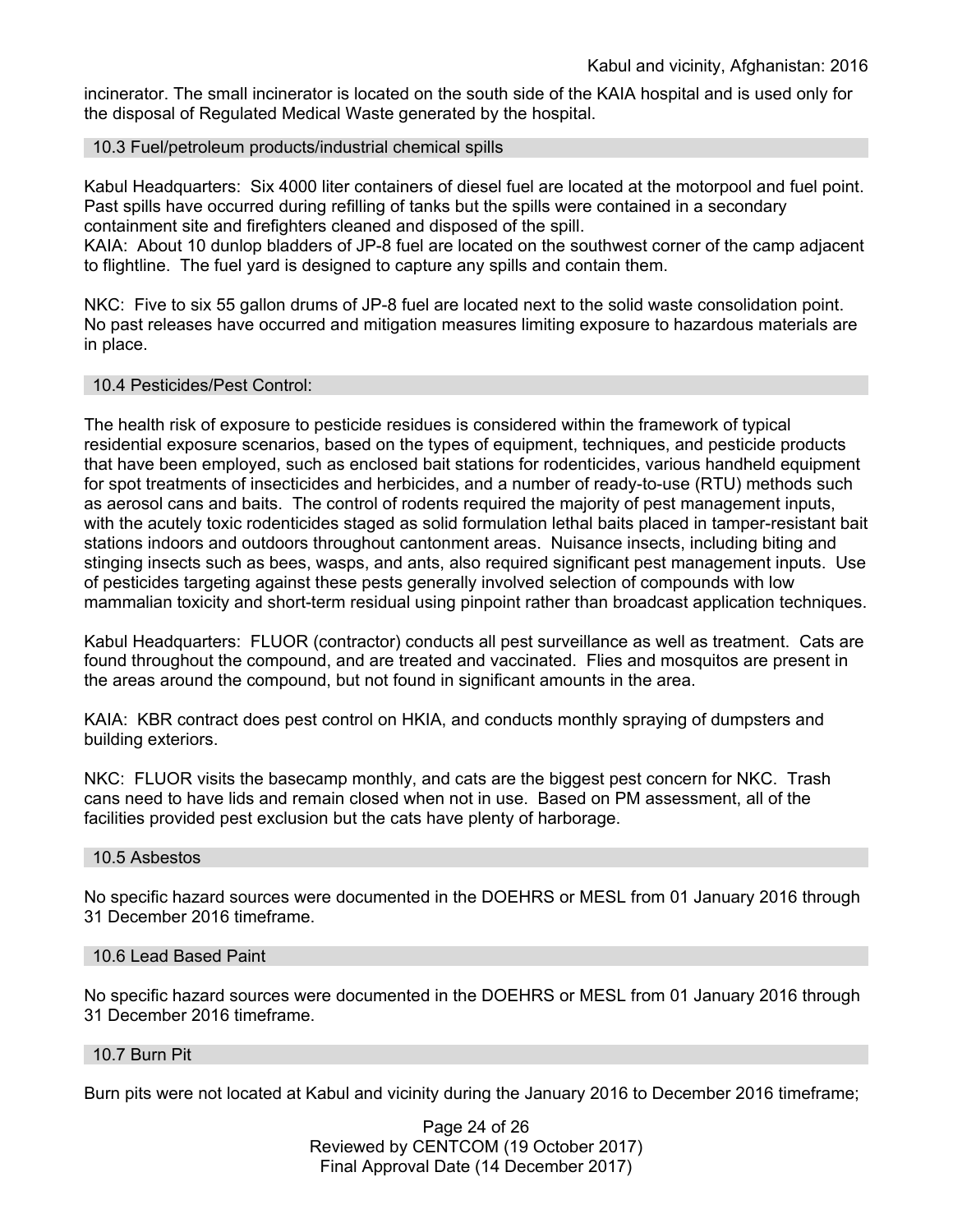however, where they did exist in the vicinity (for example, burn pits used by the local population), the  $PM_{10}$  and the PM<sub>2.5</sub> overall long-term risks specifically for burn pits were not evaluated, because no environmental samples were collected near burn pits and provided for risk analysis. While not specific to Kabul and vicinity, the consolidated epidemiological and environmental sampling and studies on burn pits that have been conducted as of the date of this publication have been unable to determine whether an association does or does not exist between exposures to emissions from the burn pits and long-term health effects (Reference 12). The Institute of Medicine committee's (Reference 12) review of longterm health consequences of exposure to burn pits in Iraq and Afghanistan suggests that service in Iraq or Afghanistan (i.e., a broader consideration of air pollution than exposure only to burn pit emissions) may be associated with long-term health effects, particularly in susceptible (e.g., those who have asthma) or highly exposed subpopulations, such as those who worked at or near the burn pit. Such health effects would be due mainly to high ambient concentrations of PM from both natural and anthropogenic sources, including military sources. If that broader exposure to air pollution turns out to be relevant, potentially related health effects of concern are respiratory and cardiovascular effects and cancer. Susceptibility to the PM health effects could be exacerbated by other exposures, such as stress, smoking, local climatic conditions, and co-exposures to other chemicals that affect the same biologic or chemical processes. Individually, the chemicals measured at burn pit sites in the study were generally below concentrations of health concern for general populations in the U.S. However, the possibility of exposure to mixtures of the chemicals raises the potential for health outcomes associated with cumulative exposure to combinations of the constituents of burn pit emissions and emissions from other sources. An incinerator was located at KAIA, but no air samples were identified as being collected near the incinerator.

# **11 References**

- 1. Defense Occupational and Environmental Health Readiness System (referred to as the DOEHRS-EH Module) at https://doehrs-ih.csd.disa.mil/Doehrs/. Department of Defense (DoD) Instruction 6490.03, *Deployment Health*, 2006.
- 2. DoDI 6055.05, Occupational and Environmental Health, 2008.
- 3. Joint Chiefs of Staff. Procedures for Deployment Health Surveillance, MCM 0017-12, 7 December 2012.
- 4. USAPHC Technical Guide 230, June 2013 Revision.
- 5. Singh, A. and Singh, A.K. 2013. ProUCL Version 5.0. 00 Technical Guide-Statistical Software for Environmental Applications for Data Sets with and without Nondetect Observations. EPA: Washington, WA, USA.
- 6. DoD MESL Data Portal: https://mesl.apgea.army.mil/mesl/. Some of the data and reports used may be classified or otherwise have some restricted distribution.
- 7. Modification 12 to United States Central Command Individual Protection and Individual Unit Deployment Policy, 02 December 2013.
- 8. CDC. 2012. Morbidity and Mortality Weekly Report. Imported Human Rabies in a U.S. Army Soldier. May 4, 2012. 61(17); 302-305.
- 9. Armed Forces Pest Management Board: http://www.afpmb.org/content/venomous-animalscountry#Afghanistan. U.S. Army Garrison - Forest Glen, Silver Spring, MD.

Page 25 of 26 Reviewed by CENTCOM (19 October 2017) Final Approval Date (14 December 2017)